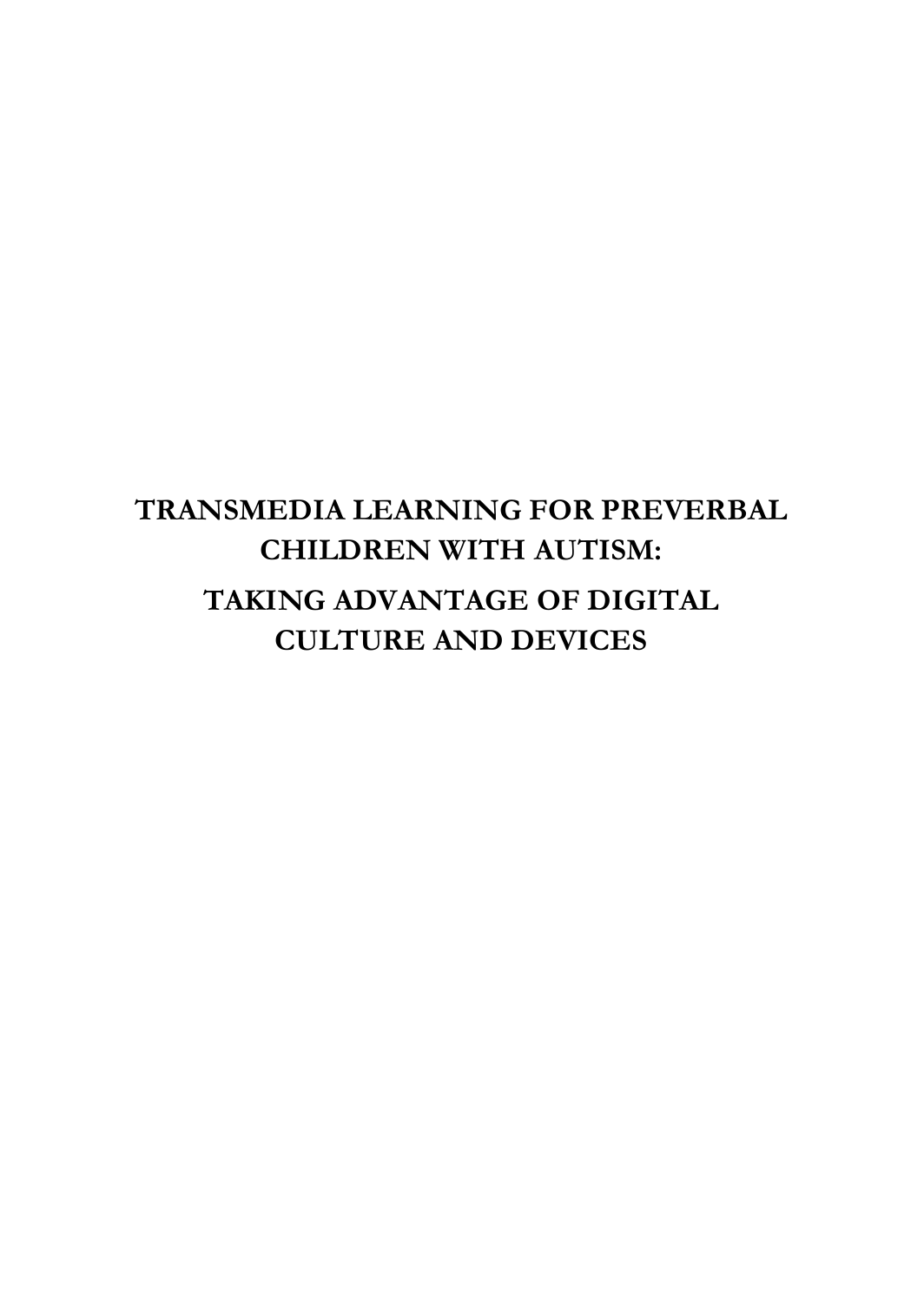## **COLECCIÓN COMUNICACIÓN SERIE EDUCOMUNICACIÓN Y COMPETENCIA MEDIÁTICA**

3

DIRECCIÓN – COORDINACIÓN EDITOR-IN-CHIEF Editor de Colección: Dr. Luis M. Romero-Rodríguez Coordinadoras de Serie: Dra. Belén Puebla-Martínez y Bárbara Castillo-Abdul

#### COMITÉ ACADÉMICO ASESOR – ACADEMIC ADVISORY BOARD

Dr. Ignacio Aguaded, Universidad de Huelva, España.

Dr. Manuel Ángel Vázquez Medel, Universidad de Sevilla, España.

Dr. Francisco García García, Universidad Complutense de Madrid, España.

Dra. Carmen Marta Lazo, Universidad de Zaragoza, España.

Dra. Victoria Tur Viñes, Universidad de Alicante, España.

Dr. José Manuel Pérez Tornero, Universidad Autónoma de Barcelona, España.

Dra. Ana Almansa-Martínez, Universidad de Málaga, España.

Dra. Agrivalca Canelón Silva, Universidad de La Sabana, Colombia.

Dra. Diana Rivera Rogel, Universidad Técnica Particular de Loja, Ecuador.

Dra. Morella Alvarado Miquilena, Universidad Central de Venezuela, Venezuela.

Dr. Gustavo Hernández Díaz, Universidad Católica Andrés Bello, Venezuela.

Dr. Eddy Borges Rey, Northwestern University, Qatar.

Dr. Carlos Muñiz Muriel, Universidad Autónoma de Nuevo León, México.

Dra. María Soledad Ramírez Montoya, Tecnológico de Monterrey, México.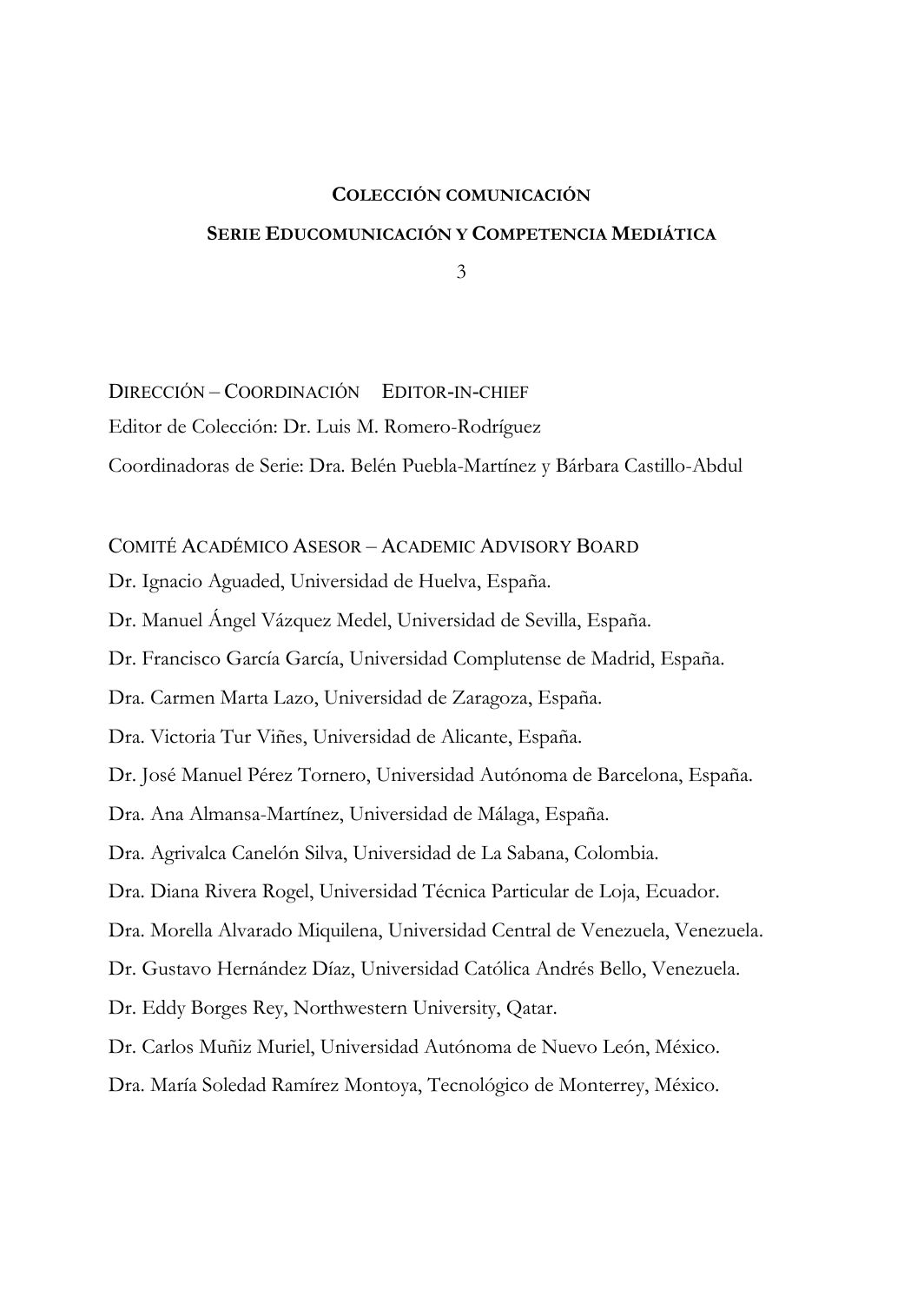# **TRANSMEDIA LEARNING FOR PREVERBAL CHILDREN WITH AUTISM: TAKING ADVANTAGE OF DIGITAL CULTURE AND DEVICES**

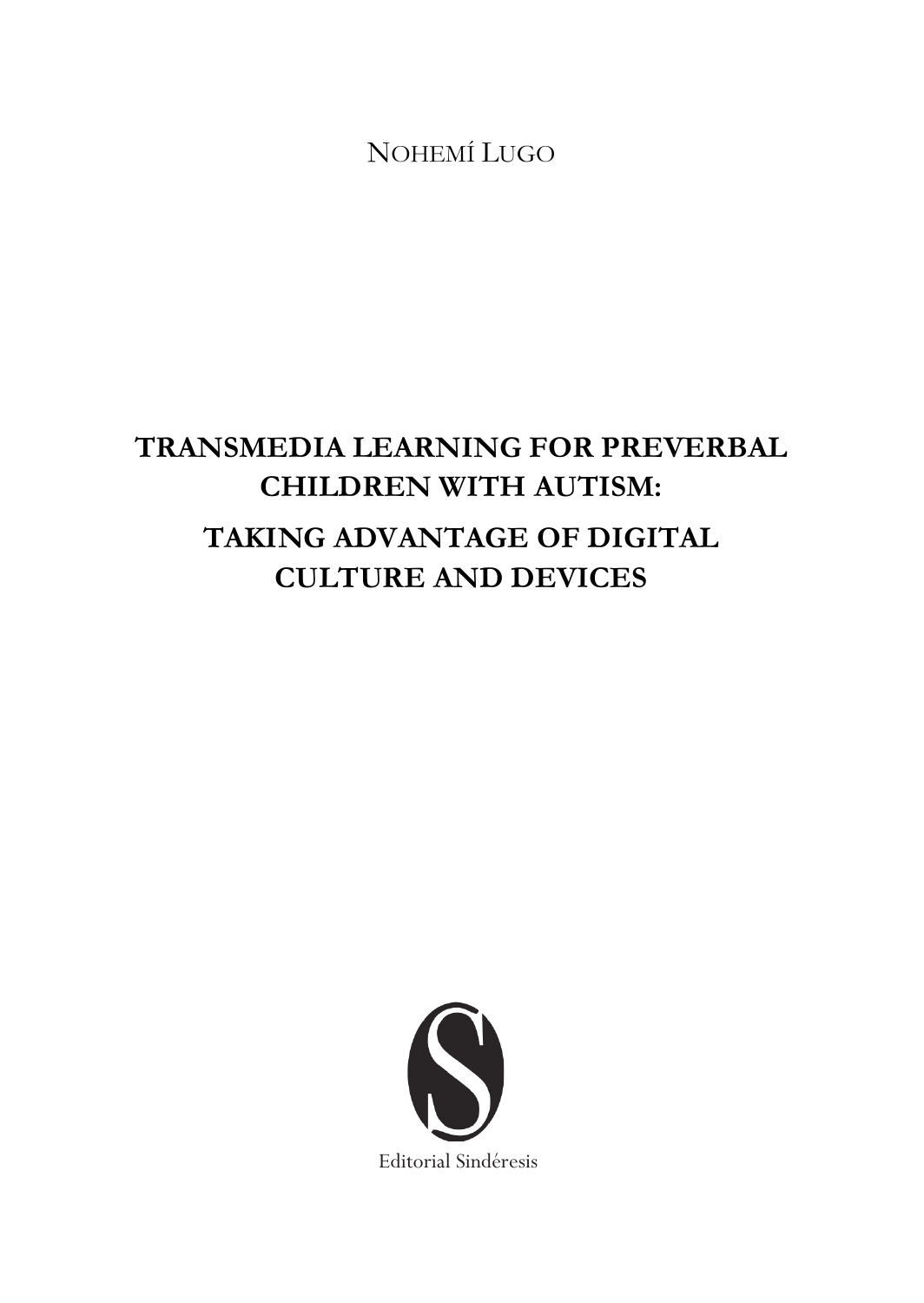1ª edición, 2020

© Nohemí Lugo

© 2020, editorial Sindéresis Venancio Martín, 45 – 28038 Madrid, España Rua Diogo Botelho, 1327 – 4169-004 Porto, Portugal info@editorialsinderesis.com www.editorialsinderesis.com

ISBN: 978-84-18206-41-2 Depósito legal: M-26345-2020 Produce: Óscar Alba Ramos Diseño portada: Jocelyn Verónica Gutiérrez Solís © 2020 OnlyGFX.com License Certificate flaticon for Jocelyn VerÂ<sup>3</sup>nica: Video file for Freepik. Abc for DinosoftLabs. iPad for Freepik. Social media for srip. Eye for Freepik. Teamwork for Freepik. Puzzle pieces for DinosoftLabs. Roundicons.com

Impreso en España / Printed in Spain

Reservado todos los derechos. De acuerdo con lo dispuesto en el código Penal, podrán ser castigados con penas de multa y privación de libertad quienes, sin la preceptiva autorización, reproduzcan o plagien, en todo o en parte, una obra literaria, artística o científica, fijada en cualquier tipo de soporte.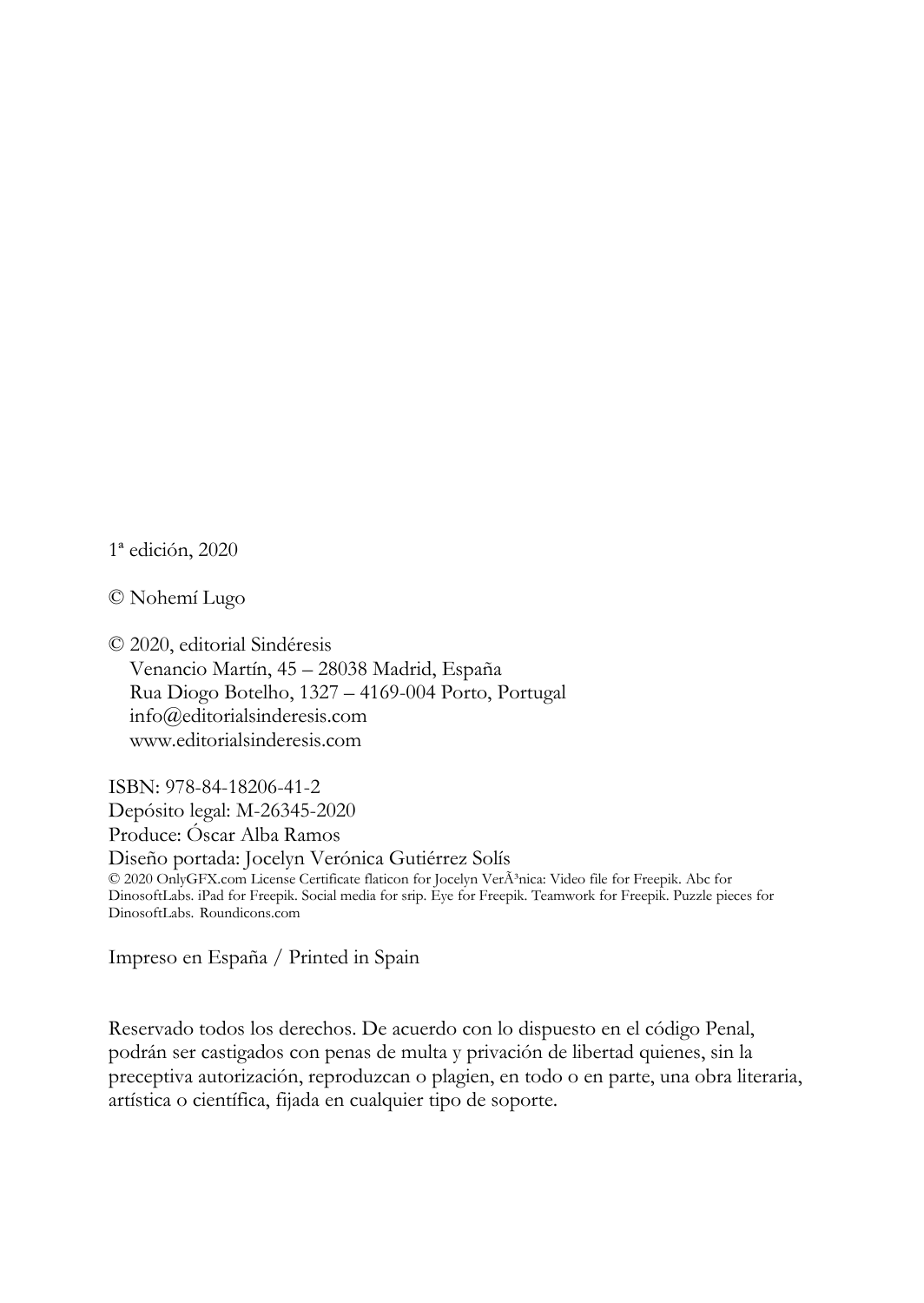#### **About the Author**

Nohemi Lugo holds a Ph. D. in Communication from Pompeu Fabra University, earned a Master of Arts in Spanish from Western Michigan University, and a Bachelor of Communication Sciences from the Tecnológico de Monterrey, Mexico.

She is a full-time researcher and professor in Tecnologico de Monterrey, at the Department of Media and digital culture of the Querétaro Campus, the Online Master in Educational Technology, and the Doctorate in Humanistic Studies of the Monterrey and Mexico City Campus.

She belongs to the research group in *Art, media, and digital culture* of the Tecnológico de Monterrey and the *MEDIUM* group of the Communication Department at Pompeu Fabra University. She is part of the media literacy network, *Alfamed*, (Mexico chapter), and belongs to the scientific committee of *Virtualis*, a journal of the Tecnológico de Monterrey dedicated to digital culture. She also belongs to the scientific committee of *Contratratexto* published by the University of Lima and the National System of Researchers in Mexico.

Currently, she does apply research and projects that promote inclusion, health, and education, especially for the population with autism through the study of digital culture, digital storytelling, and interactive communication.

She was a junior researcher of the international Horizon 2020 *Transmedia Literacy* project. She has published several scientific articles, the book *Relato digital, Continuidad y Rompimiento en la Narrativa* and is currently in the process of *publishing Diseño de experiencias de aprendizaje: Transalfabetización, cultura e innovación educativa.*

She is co-author of the Learning Management System *Aprendiz*, which bases on game principles, mastery learning, peer to peer learning, and contributions of digital culture frames.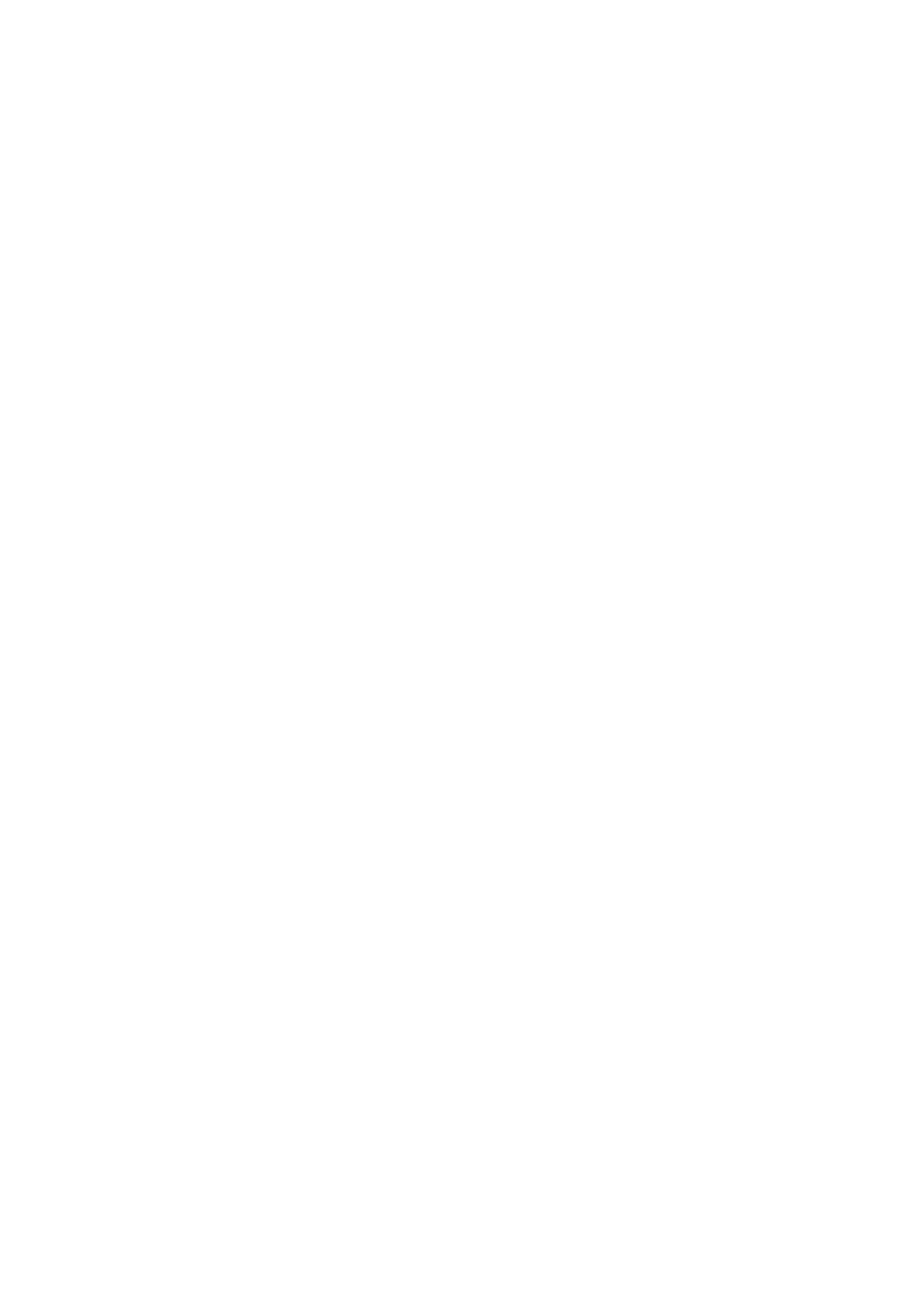#### *INDEX*

| From Transmedia Storytelling to Transmedia Learning (Foreword) 15                                                             |  |
|-------------------------------------------------------------------------------------------------------------------------------|--|
|                                                                                                                               |  |
|                                                                                                                               |  |
|                                                                                                                               |  |
| Implications for the Learning of Children within the Spectrum35                                                               |  |
| Autism: Historical Representation and Social Construction37                                                                   |  |
|                                                                                                                               |  |
| Psychodynamics and Behaviorism. Representation of Children and                                                                |  |
| The influence of representation in preverbal children's learning.                                                             |  |
| The divide between "high functioning", "low functioning",<br>"Asperger" and Pervasive Development Disorders and its influence |  |
| Confronting the Discourses of Normality vs Abnormality to foster                                                              |  |
| Social models of disability as a context for preverbal children with                                                          |  |
| Listening, Reflecting and Contextualizing Insider's Voice:                                                                    |  |
| General Strategies Derived of these Approaches 77                                                                             |  |
|                                                                                                                               |  |
|                                                                                                                               |  |
|                                                                                                                               |  |
|                                                                                                                               |  |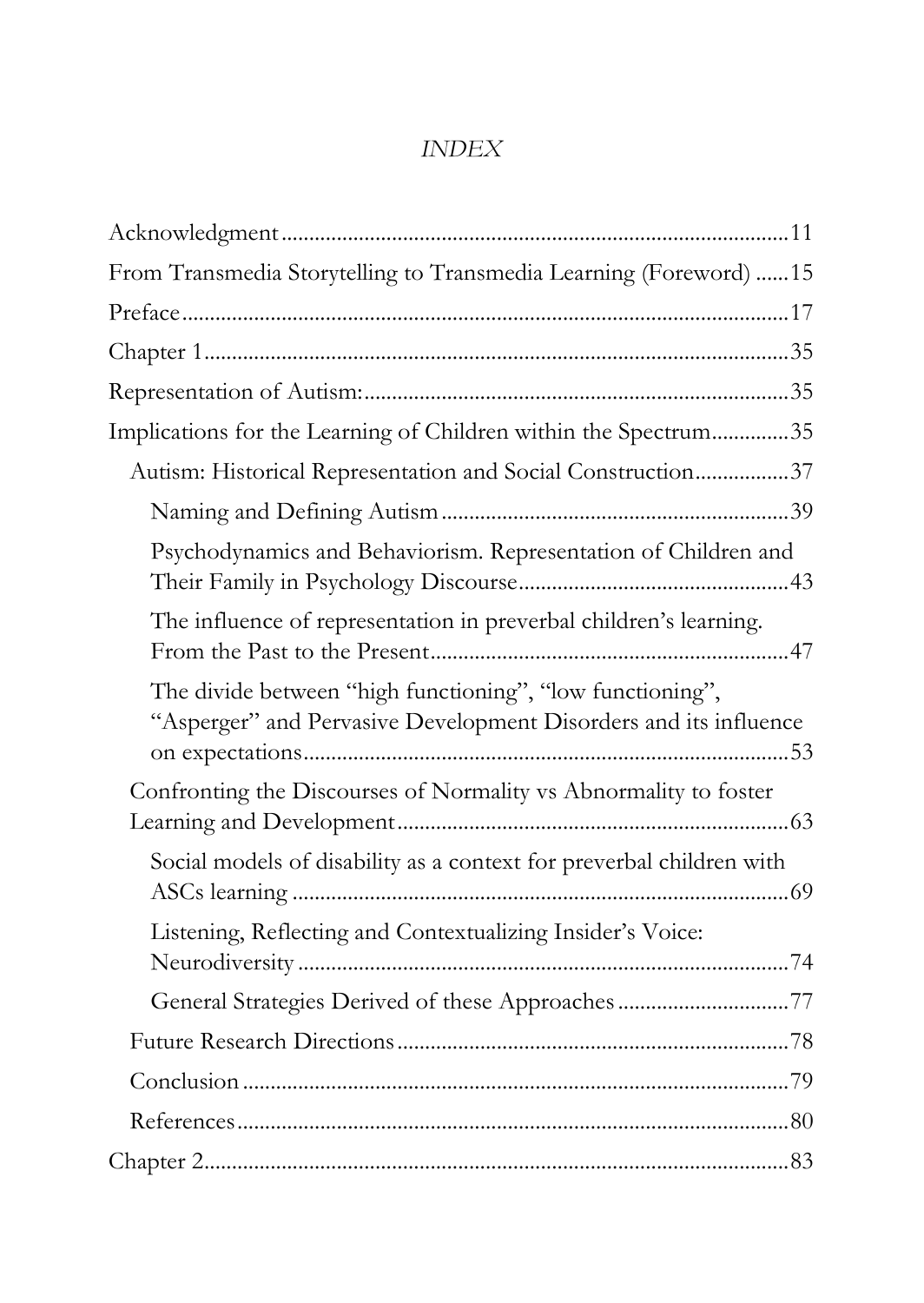| Children with Disabilities Learning with Mobile Devices94                                                                     |  |
|-------------------------------------------------------------------------------------------------------------------------------|--|
| Mobile Devices for Fostering the Alternative and Augmentative<br>Communication of Children with Developmental Disabilities 97 |  |
| Children Learning About Media. Studies with a Perspective on                                                                  |  |
| Case study. Andy as User, Spectator, and Cocreator103                                                                         |  |
|                                                                                                                               |  |
|                                                                                                                               |  |
|                                                                                                                               |  |
|                                                                                                                               |  |
| Andy and Me. Co Creation, Interaction and Play115                                                                             |  |
| Strategies to Foster Literacy for Preverbal Children with Autism  120                                                         |  |
|                                                                                                                               |  |
|                                                                                                                               |  |
| Multimodal Creation and Co Creation Strategies 127                                                                            |  |
| Attitudes, Communication and cross-cutting Strategies 130                                                                     |  |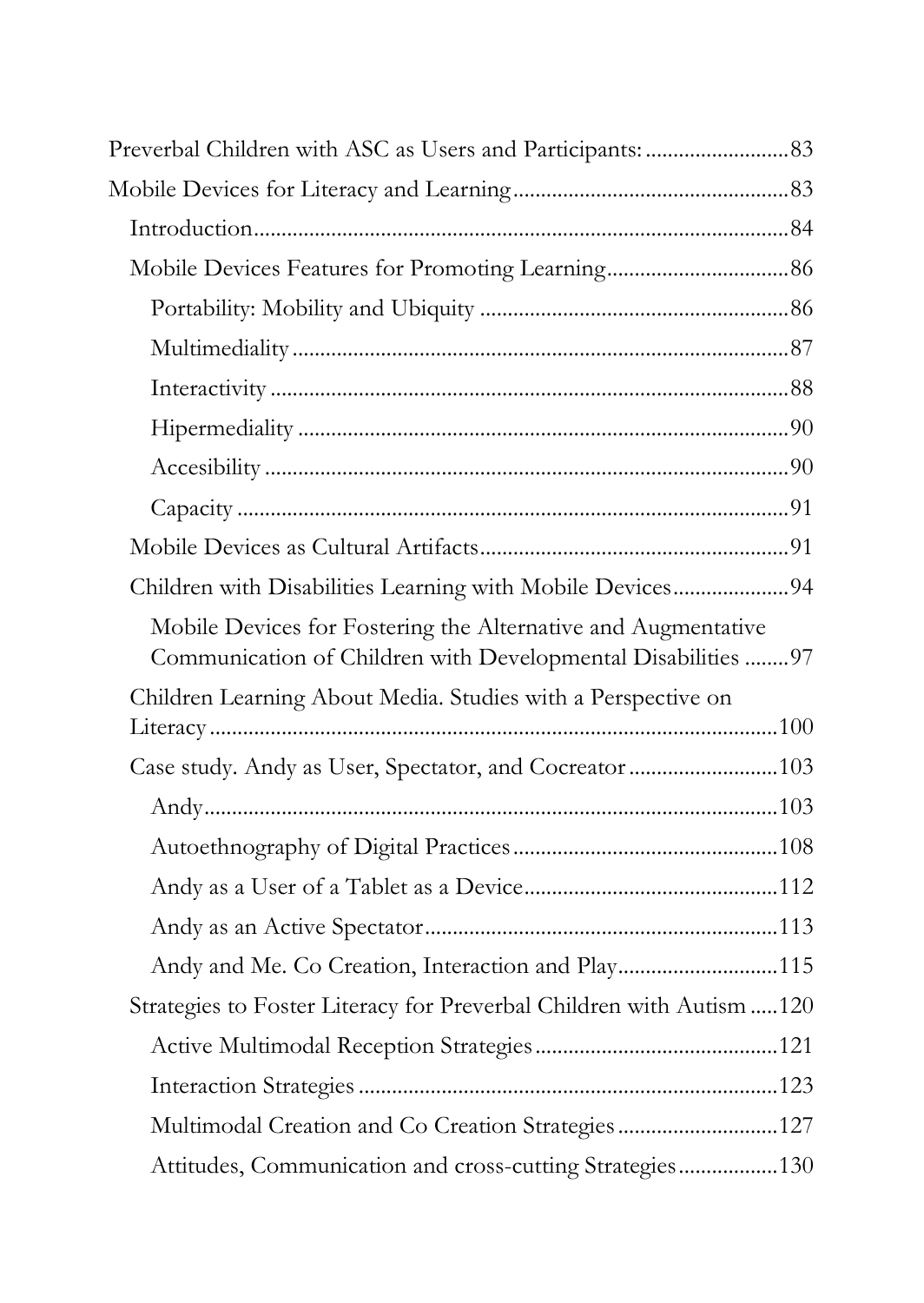| From their Deep Interests to Connected Learning 143                                                                                                                                              |  |
|--------------------------------------------------------------------------------------------------------------------------------------------------------------------------------------------------|--|
|                                                                                                                                                                                                  |  |
| Visual Storytelling: An Interest that allows them for Understanding                                                                                                                              |  |
| The Appropriation of Fiction: Practicing Fans152                                                                                                                                                 |  |
| The Appropriation of Fiction: a Strategy to Belong to a Community                                                                                                                                |  |
|                                                                                                                                                                                                  |  |
|                                                                                                                                                                                                  |  |
|                                                                                                                                                                                                  |  |
|                                                                                                                                                                                                  |  |
|                                                                                                                                                                                                  |  |
|                                                                                                                                                                                                  |  |
|                                                                                                                                                                                                  |  |
| The Role Parents Have and the Skills they Need181                                                                                                                                                |  |
|                                                                                                                                                                                                  |  |
|                                                                                                                                                                                                  |  |
|                                                                                                                                                                                                  |  |
|                                                                                                                                                                                                  |  |
| Eng, L. (2012 Anime and Manga Fandom as Networked Culture. In<br>M. Ito, D.Okabe, & I. Tsuji (Eds.). Fandom unbound: Otaku culture in a<br>connected world (pp. 158-178). Yale University Press. |  |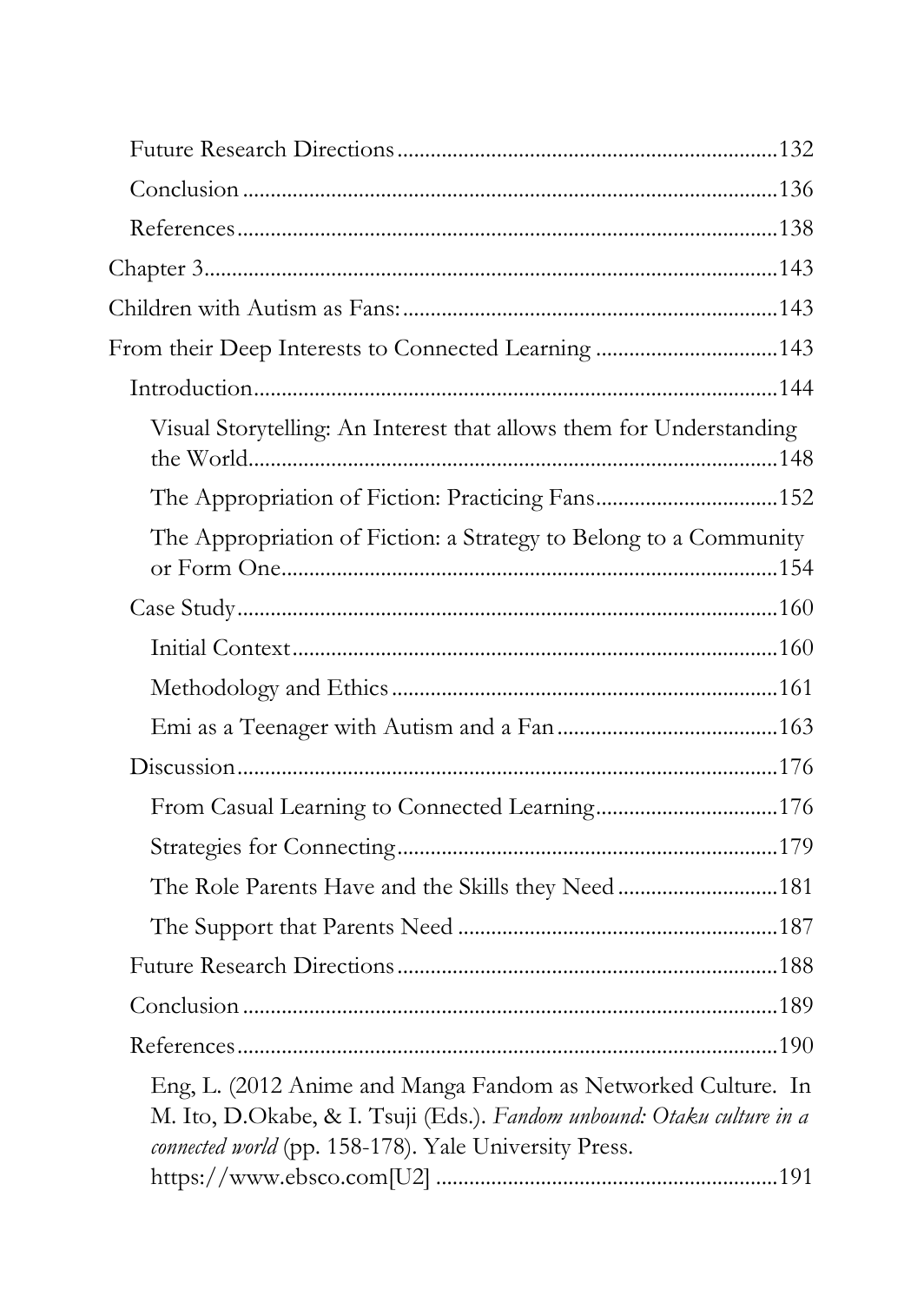| Paradigms, approaches and methods to frame the learning of                                                               |  |
|--------------------------------------------------------------------------------------------------------------------------|--|
| Developmental Social Pragmatic Interventions as Useful Strategies                                                        |  |
| Educational approaches and frames in regular formal education<br>useful for framing the learning of children with ASC206 |  |
| From Transmedia Storytelling to Transmedia Learning217                                                                   |  |
|                                                                                                                          |  |
| Transmedia Learning Design for Children within the Spectrum228                                                           |  |
|                                                                                                                          |  |
|                                                                                                                          |  |
| Transmedia Learning Design. Levels of Design for Research and                                                            |  |
|                                                                                                                          |  |
|                                                                                                                          |  |
|                                                                                                                          |  |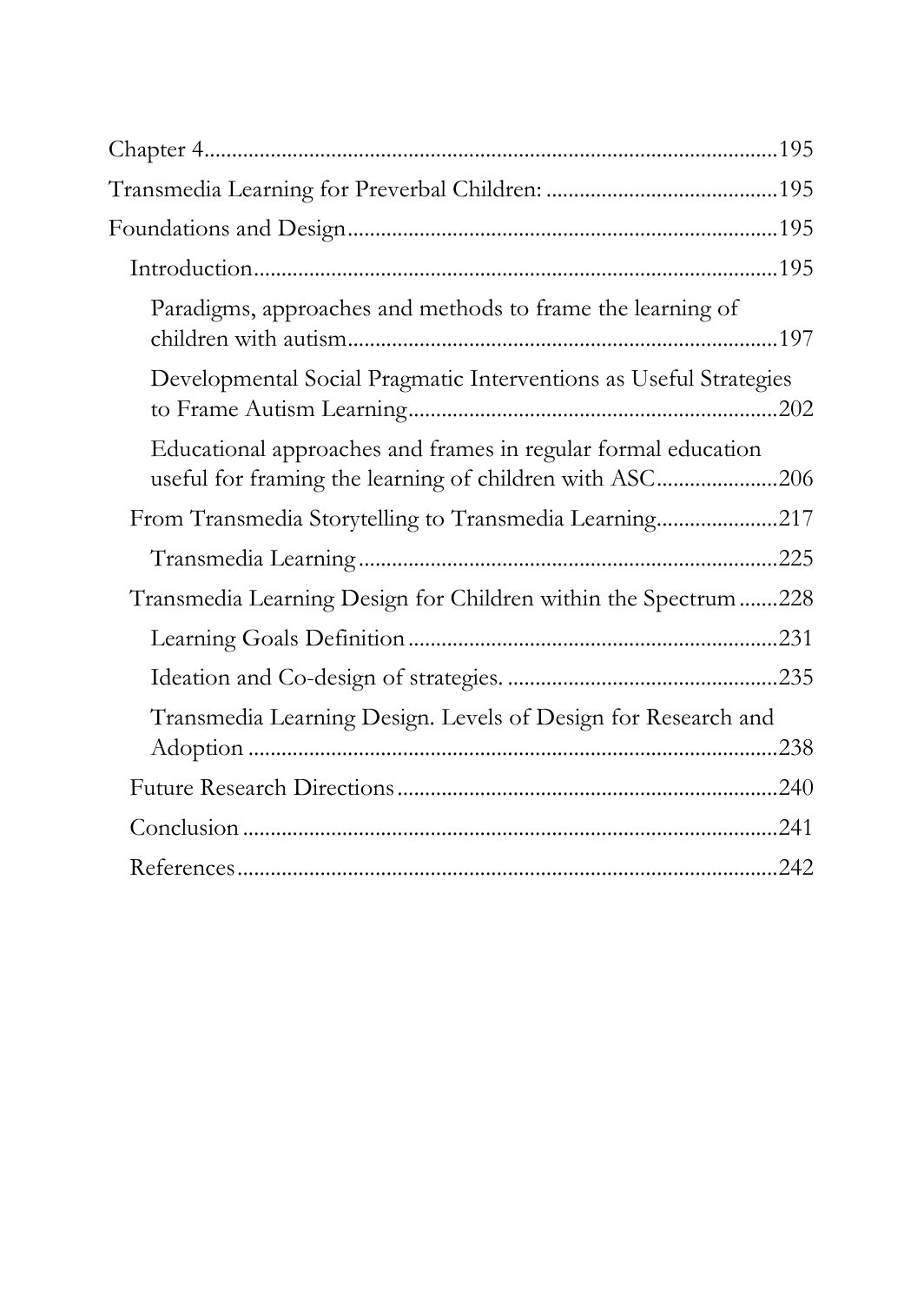#### **Acknowledgment**

I would like to express my deep and sincere gratitude to everyone who has been there as a motivator, companion, facilitator, and guide. This book was imagined and published thanks to you.

First, thanks to Andrés, my 10-year-old son with autism. His condition has changed the course of my life and has profoundly changed me. The challenges we have faced as a family, especially those related to his education, have revealed the need for innovation in the long-life learning process of persons within the spectrum, the unfinished work on social and educational inclusion, and, especially, the validation of all kinds of differences. He has made me question what "diversity" means and look for strategies to be respectful towards the development of all children. He has taught me that every act of teaching and learning needs an intentional design and implementation that is respectful, ethical, loving, honest, curious, and creative.

I would like to thank Alex, my partner, and the father of Andres. He has read me carefully; he has listened to and discussed some ideas that surprised me when reading authors, he has questioned either premises or structures on this book and has shared his insights as a father. He has been an excellent English writing editor, so, in this book, he has a meaningful contribution.

I would like to thank Diego Reza and Luis Padilla. They are the kind of therapists that all children and families should have. They gave me hope when many discourses about the future of my son were very negative. Besides, they taught us the essential skills to raise Andres. Their therapy approaches were the inspiration for me to look for sources behind their approach to autism therapies such as Vigotsky. One of the Vygotskian theories' most empowering concepts is the zone of proximal development. I was an educator with 15 years of experience when I discovered we have the same foundation for education. Developmental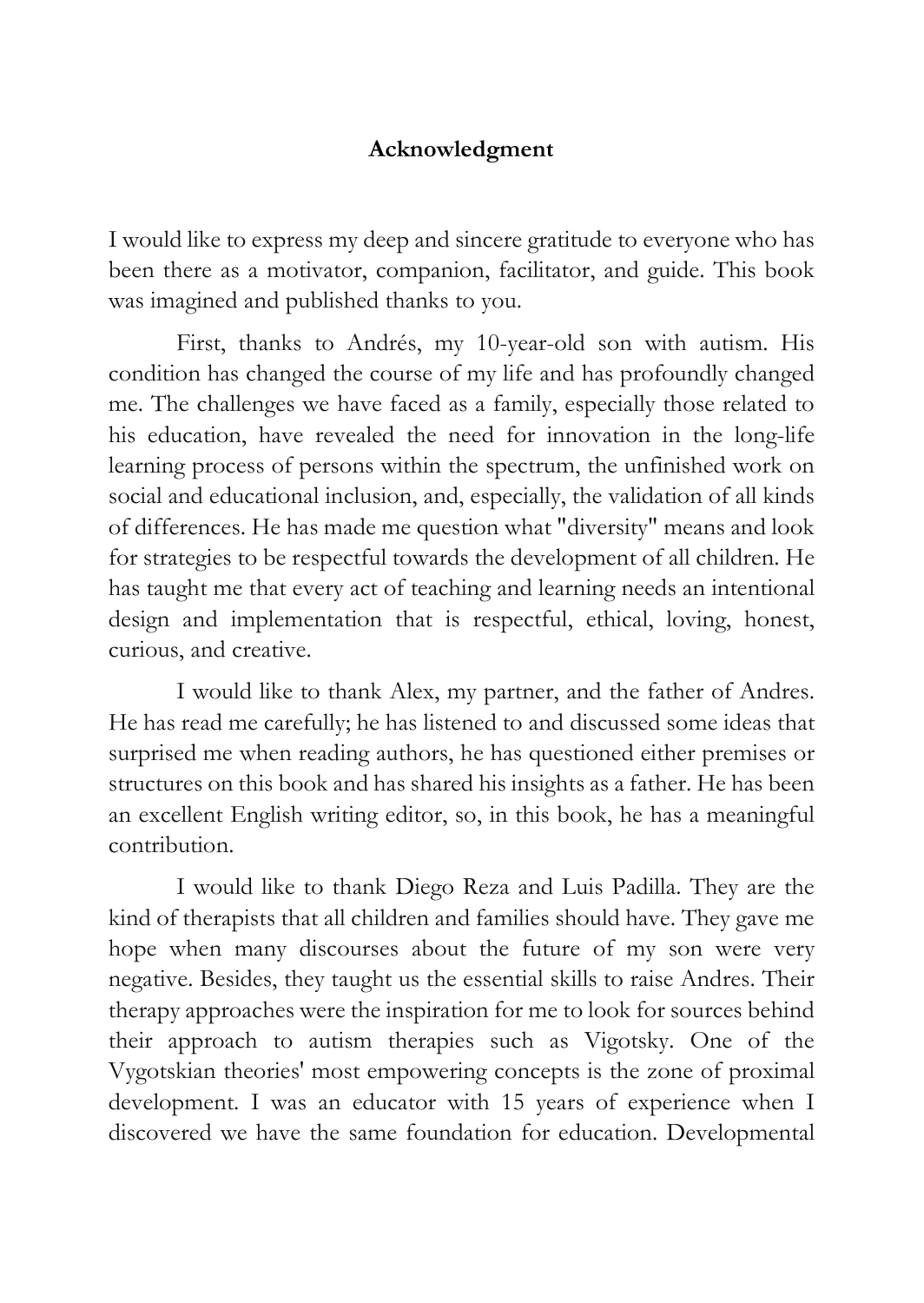Socio-pragmatic approaches to autism resonated with my vision very quickly.

I would like to thank all of the *Centro de Estimulación Infantil de Barcelona's* sensory integration therapists, who were also very sensitive and caring with my son. They made me discover the fundamental role that sensory integration plays in the quality of life of most people within the spectrum, an aspect that I later researched and have observed in all persons within the spectrum that I know. Taking sensory challenges into account is an integral part of the proposal of this book in chapter 4.

I would like to thank the teachers who showed faith in Andres. Especially Montse Pages, who was his teacher at *La Farigola del Clot*, an inclusive school in Barcelona. She is the model of what an inclusive education teacher should be everywhere in the world. She has proven to me that even though economic resources are essential, teacher's disposition and empathy have the most crucial role in the development of children with special educational needs.

This book was inspired by the challenges that many families with autism face. I thank my friends from the autism community in Queretaro, Mexico. They have also let me discover the unique challenges that every family has. They have been a motivation and informed my vision of autism. They have trusted me and have been collaborators in different autism research projects. In this work, I would like to thank especially Eli, who allowed me to enter her family intimacy and document the case of Emi, her son, which is presented as a case study in chapter 3. I am sure that his case and the way he learns will resonate with many families.

While I don't know them in person, I would like to thank the most meaningful authors cited in this work, whose works made me feel that I was not alone in my view about autism. I learned from their critical vision, approaches, and theoretical frames: Themistoklis Pantazakos, Eva Kittay, Chandra Kavanagh, Majia Holmer Nadesan, Marion Quirici, Thomas Armstrong, Aiyana Bailin. Their meaningful ideas are explained in chapter one and work as the ethical standpoint of this work.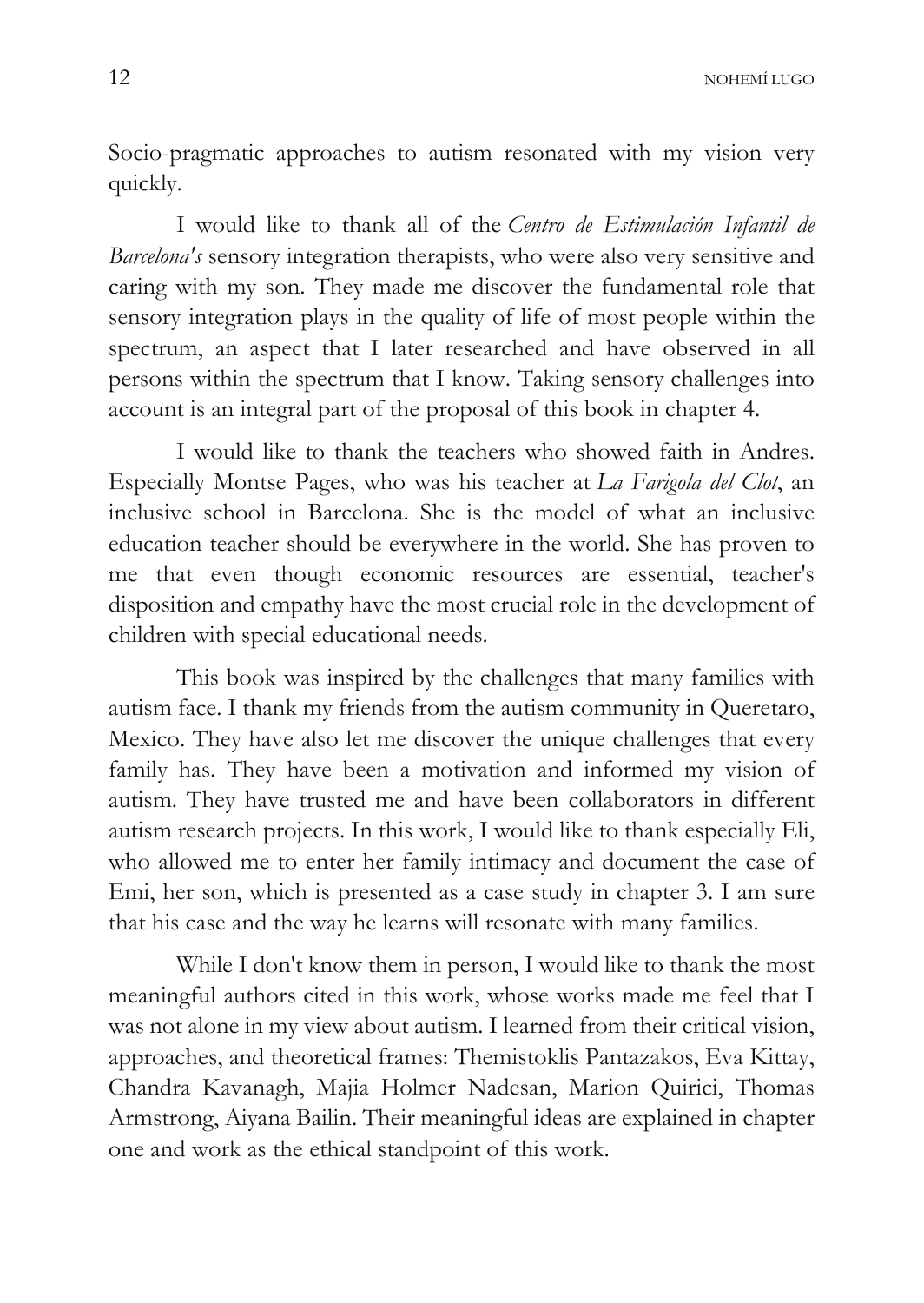I would like to thank Carlos Scolari for presenting this work and his guide in previous research on transmedia and education.

I also would like to mention the contribution of Mar Guerrero and Maria José Estables. Their work in fanfiction and their ability to be fan scholars and fan academics have enriched me and inspired me to deepen with rigor in a topic so significant and related to my life. I started to do intersections between autism, representation, and fanfiction thanks to a monographic publication where Mar and Maria Jose were editors. That made me discover the value of the intersection between digital culture studies and autism studies.

I would like to thank my colleagues and personal friends from Tecnologico de Monterrey, who were facilitators and companions:

First, Julieta Díaz, the Head of my academic department, has been very flexible and a manager who focuses on developing her staff. She has been a sincere friend who has let me combine my work as an educator, my research duties and dreams, and my needs as a mother.

Paris Gómez, Dean of the School of Education and Humanities of the Central Region of Tecnologico de Monterrey, cares deeply about Andres's development and happiness, and he has also been a manager with a permanent focus on the person, in addition to a close friend.

Thanks to María José Vázquez, who insisted on the idea that I should write this book. Nobody can understand me better when talking about transmedia in general and its relation to learning.

The library staff of my campus, who always find all the materials I needed for this book, especially to Zaira Rodríguez and Ramón Fraga.

Veronica Martinez is always supporting me in all kinds of projects. I appreciate her generosity. She can be happy about their friend's plans with genuine enthusiasm.

Diego Zavala, is a very supportive colleague and friend who has always said yes, to read my research projects. His feedback is critical and respectful and always helps me improve; this book was not an exception.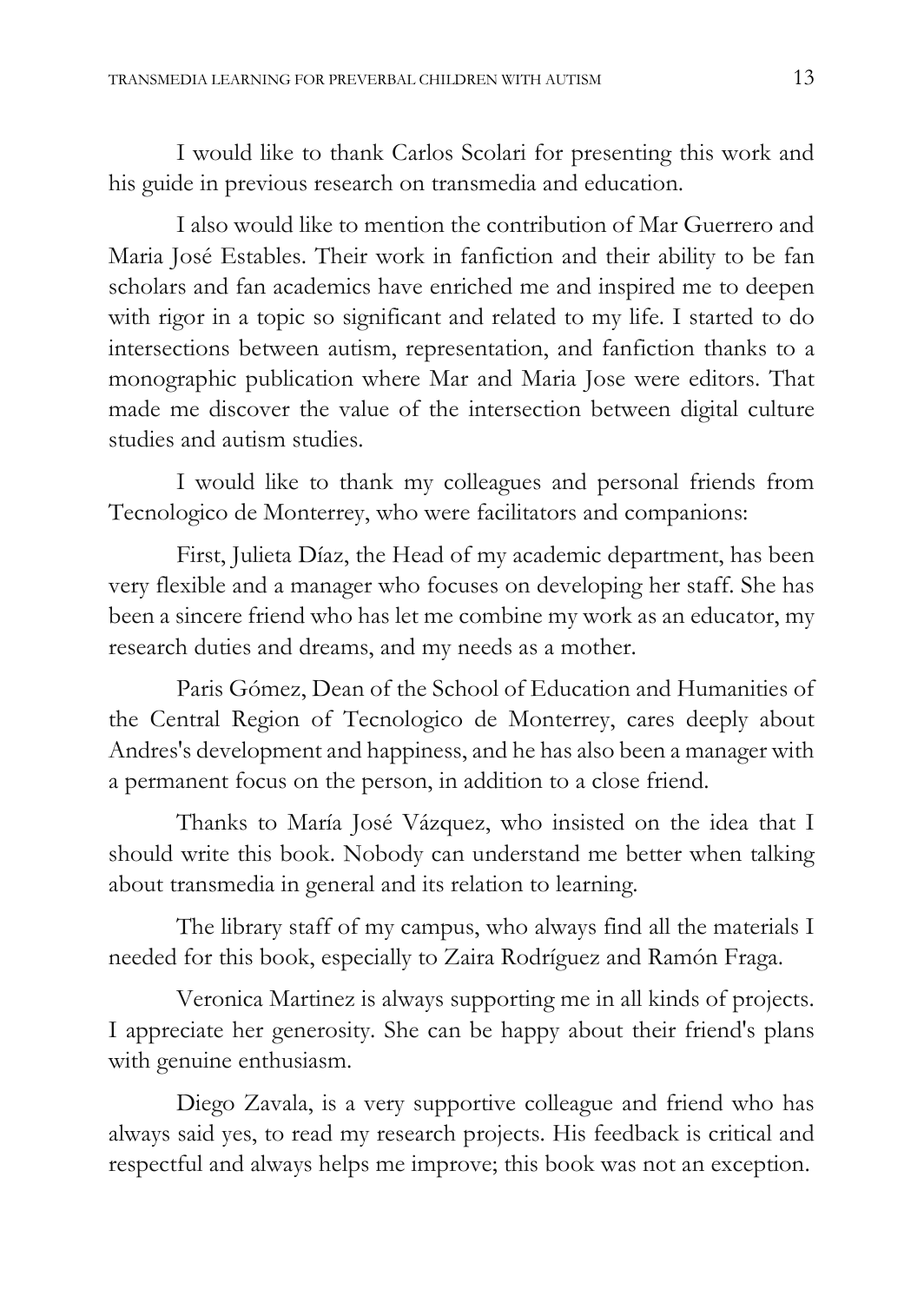Maricruz Castro, thanks for being a very supportive leader in my work as a researcher and motivate me to write this book.

Ma.Elena Melón, who has been a very caring friend of Andres, a very supportive friend for me and a collaborator in most of the autism research projects that I had conducted.

Nivardo Trejo, with whom I share an exceptional bond, our object of study is deeply related to our life. Many times our informal conversations shape and refine my ideas for this book and different projects.

Mariana Maya, thanks to her experience design course, I was inspired to apply person-centered design principles for the transmedia learning proposal introduced in chapter 4. She also read chapter 4 and made suggestions.

Connie Castillo has always been there. She has recognized the challenges of raising a child with autism from the button of her heart and has also taught me about theoretical frames related to social acknowledgment and the ethics of care.

Thanks to Barbara Castillo, an angel for this book to be published. She guided me through the complications that arose in the publishing world because of the COVID-19 crisis.

Finally, I would like to thank my family and the family of Alex, for being close and present in our lives and a very welcome company in the journey of raising Andres. I especially thank Maria Reséndiz, a second mother for Andrés. She is the most respectful person with the diversity of Andres and the most loving and patient aunt for him. She has also been crucial for me as a companion. The time she has dedicated to take care of Andres has allowed me to be at peace as a mother and to allocate time for this book. Now, I hope to give back to the research community, the autism community, and Andrés.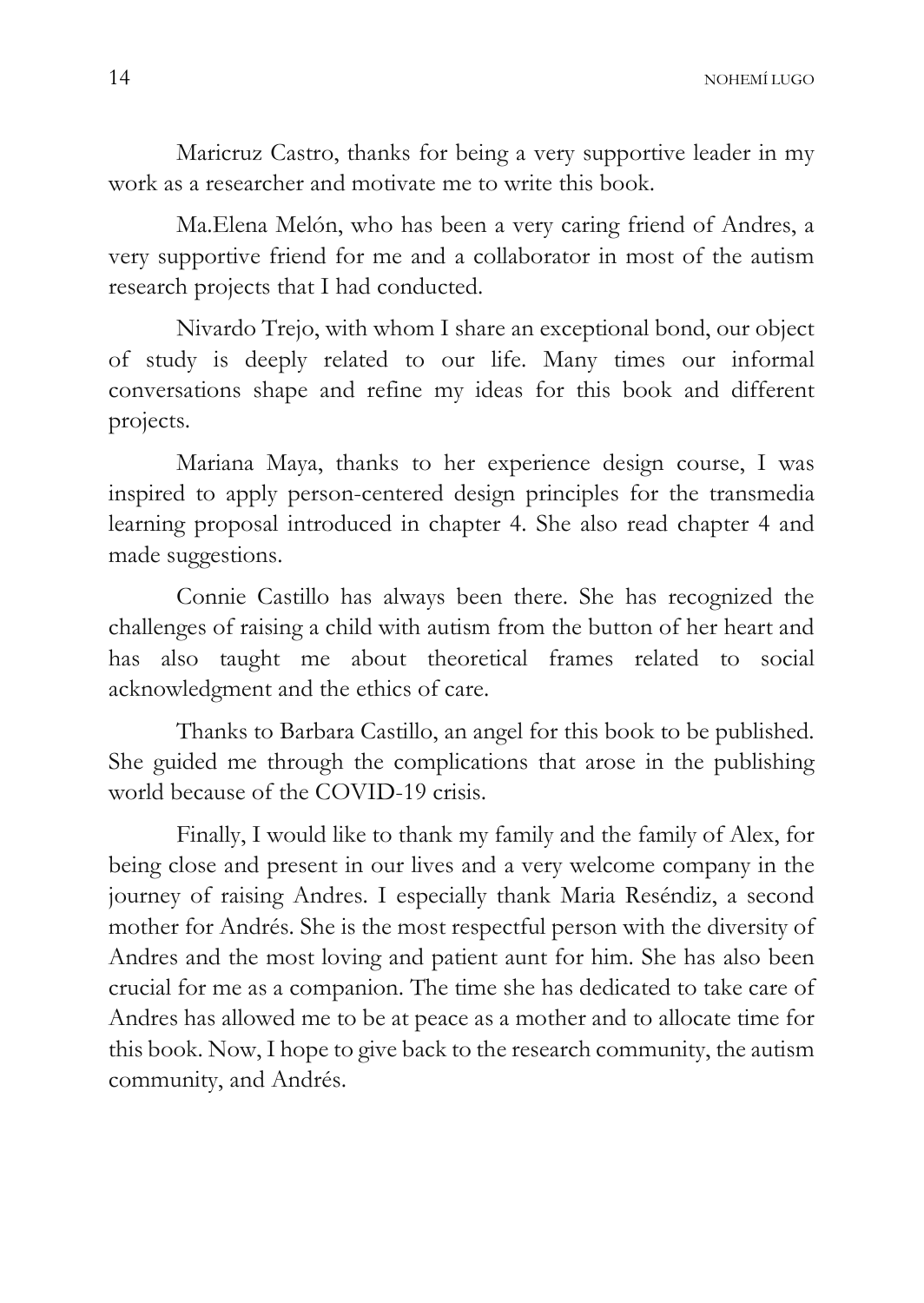#### **From Transmedia Storytelling to Transmedia Learning (Foreword)**

Carlos A. Scolari, Depart. of Communication Universitat Pompeu Fabra, España

#### cscolari@updf.edu https://orcid.org/0000-0002-7792-0345

Since its introduction by Henry Jenkins in an article published in 2003, the concept of 'transmedia storytelling' has gone through different mutations and interconnections. From the early reflections on transmedia fictions, researchers and professionals moved to transmedia documentaries and journalism, and from there to transmedia branding and marketing. At the same time, educators and media literacy practitioners discovered the advantages of thinking their research and activities from a different perspective: transmedia literacy, transmedia education… and now, transmedia learning. In all of these combinations, two characteristics emerge as distinctive traits: many media and platforms are involved in the communication process, and the subjects actively participate in the creation and expansion of the storytelling.

Nohemí Lugo Rodríguez is a pioneer of transmedia education in Ibero-America. Her Ph.D. thesis ('Design of transmedia narratives for transliteracy,' 2016) studied the application of transmedia storytelling for the teaching of transliteracy across the curriculum, that means, while teaching literature, arts, sciences or other topics. Beyond this early interest in the crossroads of transmedia and education, in the following years, her work expanded to new research areas and applications, including the object of this book: the learning processes of preverbal children with autism. As the reader will discover in the following pages, educational research on autism is not as intensive as it should be (one percent of the population around the world is on the autism spectrum). Only 16% of the funding was dedicated to research about educational projects, and 5% went to occupational, physical, and sensory-based therapies research.

In this context, Nohemí Lugo Rodríguez proposes a series of cases and proposals for fostering the learning of preverbal children that are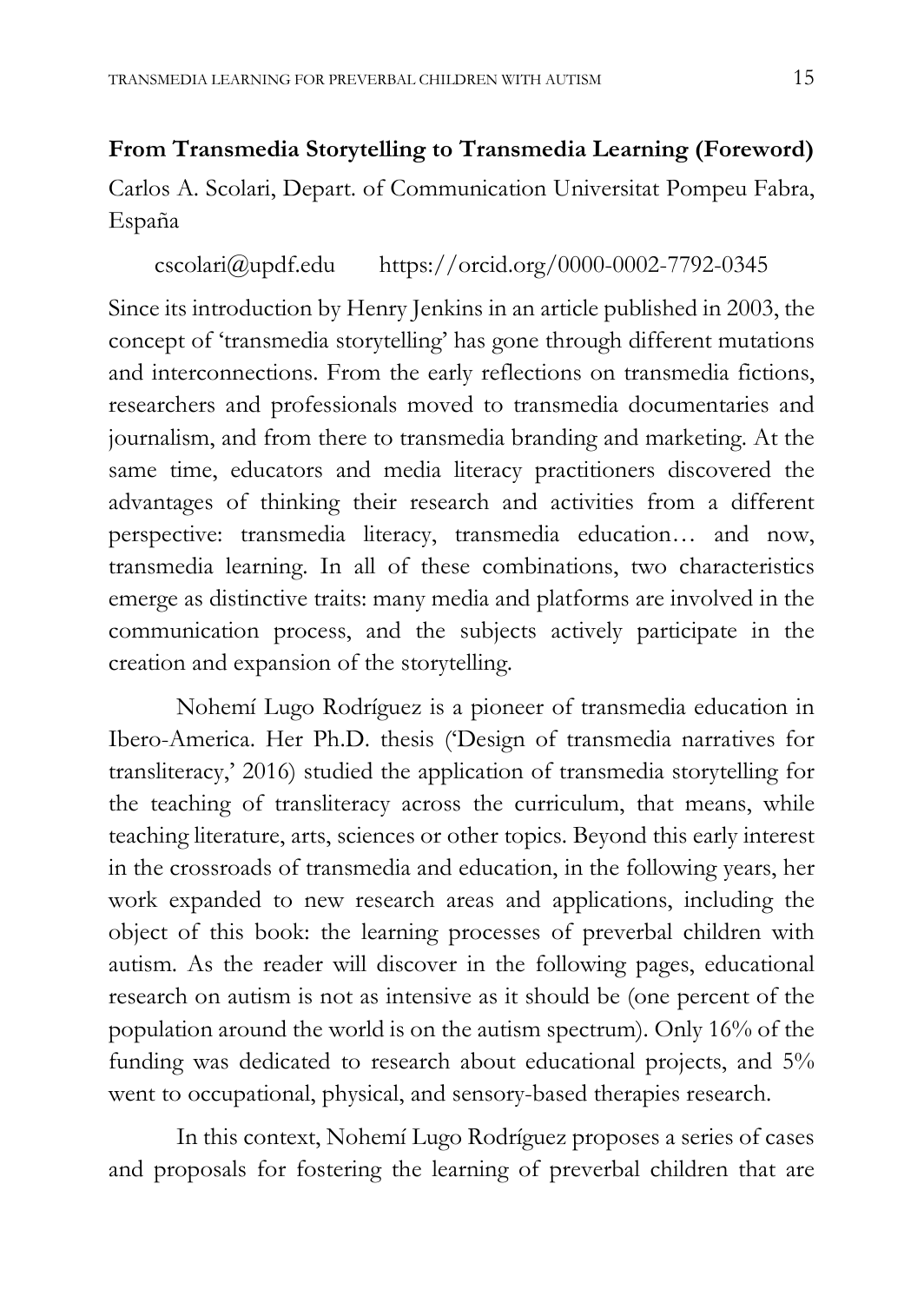inspired by the principles of the transmedia logic. As indicated in the preface, the purpose of the book is to offer a practical, adaptable, multidisciplinary, easy to apply, and inexpensive contribution to foster the learning of children with autism in general and, especially, preverbal children at home, public, and semi-formal learning spaces. The research behind the book situates in the intersection of a dense network of theoretical references: representation studies, new literacies, fan studies, disability studies, neurodiversity, educational technology, and, obviously, transmedia studies. the volume presents itself at the same time as a map of emergent research and a set of opportunities under a new key concept: Transmedia Learning Design.

A few words about Transmedia Learning Design: this intervention proposal stems from a series of fundamentals, from the ethical and humanistic perspective that validate people with autism to the learning possibilities of multimodal and ubiquitous mobile devices, going through the use of technology as a cultural activity and the integration of popular media in the learning process of children with a disability. The book includes different activities that could be developed under the 'umbrella' of Transmedia Learning Design, for example, the critical adoption of commercial transmedia narrative worlds for personal use or the development of practices based on characters, fictional worlds, or personal experiences. The original spirit of transmedia storytelling –that is, the combination of different media and platforms with the participation of subjects in the narrative constructionis present in each one of those activities.

In a few words: this book is another step in the expansion of the concept of 'transmedia' beyond its original environment (the fiction) into the territory of learning. In this case, it refers to working with preverbal children with autism. As indicated below, this volume is at the same time a map and a tool for researchers, educators and families. If someone thought that transmedia storytelling was just a brand new fashionable concept or the last Hollywood business, please read the pages that follow.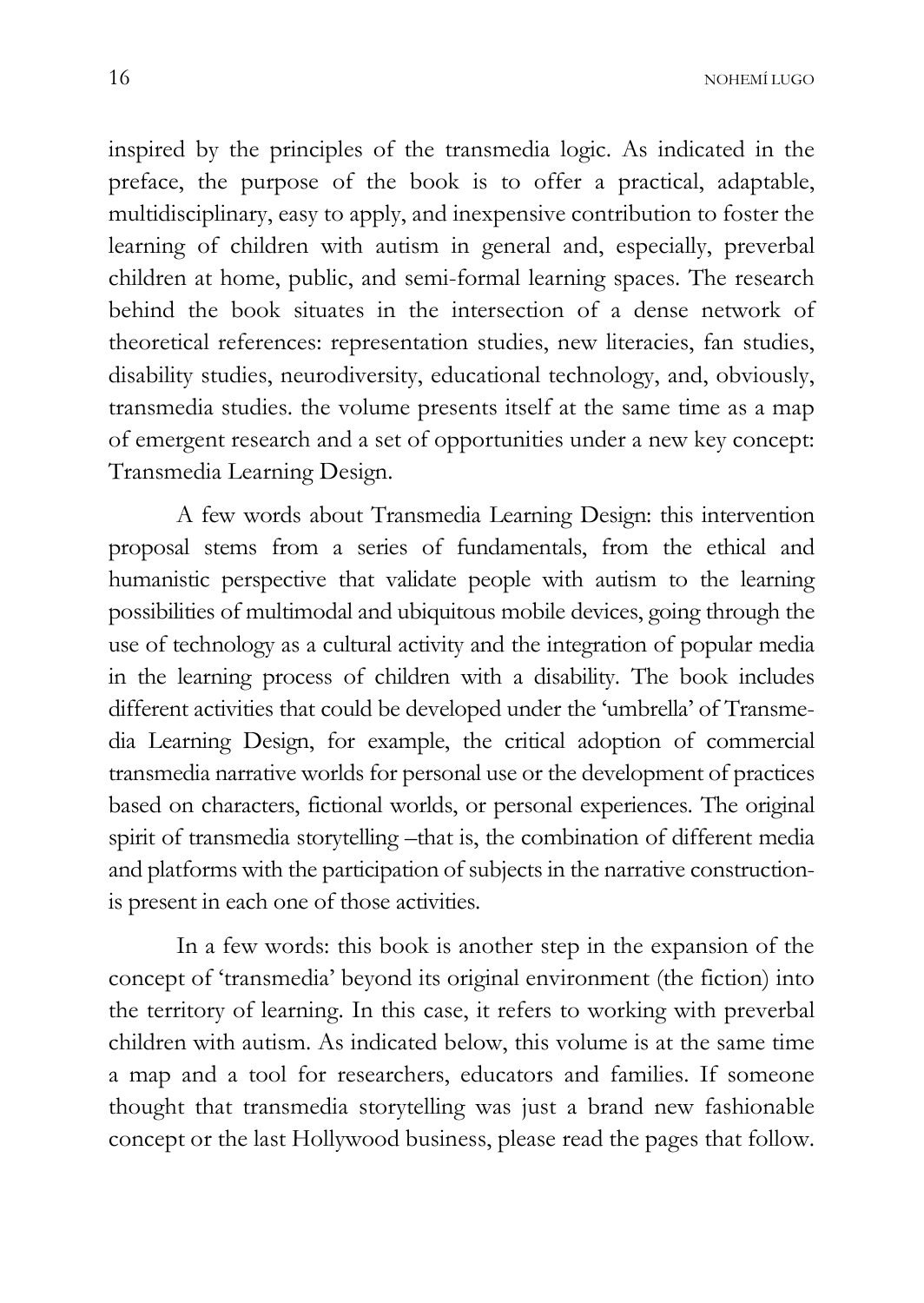#### **Preface**

### **Autism Spectrum Conditions and Quality of Life of Preverbal Children**

One percent of the population around the world is on the autism spectrum. In a study performed by the Autism and Developmental Disabilities Monitoring Network where participants were 8 year-old children, from eleven cities of the United States, the prevalence reached 1/59 in 2014 (Wiggins, Christensen, et al). A previous study where the total number of children of South Korea was sampled, 55,000 children, the prevalence was 1 child in every 38 (Kim, Leventhal, Koh, Fombonne, Laska, Lim & Song, 2011).

There is a discussion about whether statistics imply a growing number of people with autism, or different diagnostic methods among countries or, differences in the methods used in the present in comparison with the past. Nevertheless, autism is among the most prevalent disabilities in children and is a lifelong condition.

People with autism face challenges in reciprocal and social interaction, communication and language. In order to have an diagnosis of autism, children should present what in medical terms is described as "deficits" in the aforementioned areas, as well as repetitive behaviors, and what is described as "narrowed interests" (DSM-V, 2013).

It is a condition that has several comorbidities: persons within the spectrum may have one or more conditions or illnesses along with this main condition. Among them are attention deficit, epilepsy, gastrointestinal disorders, sleep disturbances, anxiety and depression (Autism Speaks, 2018).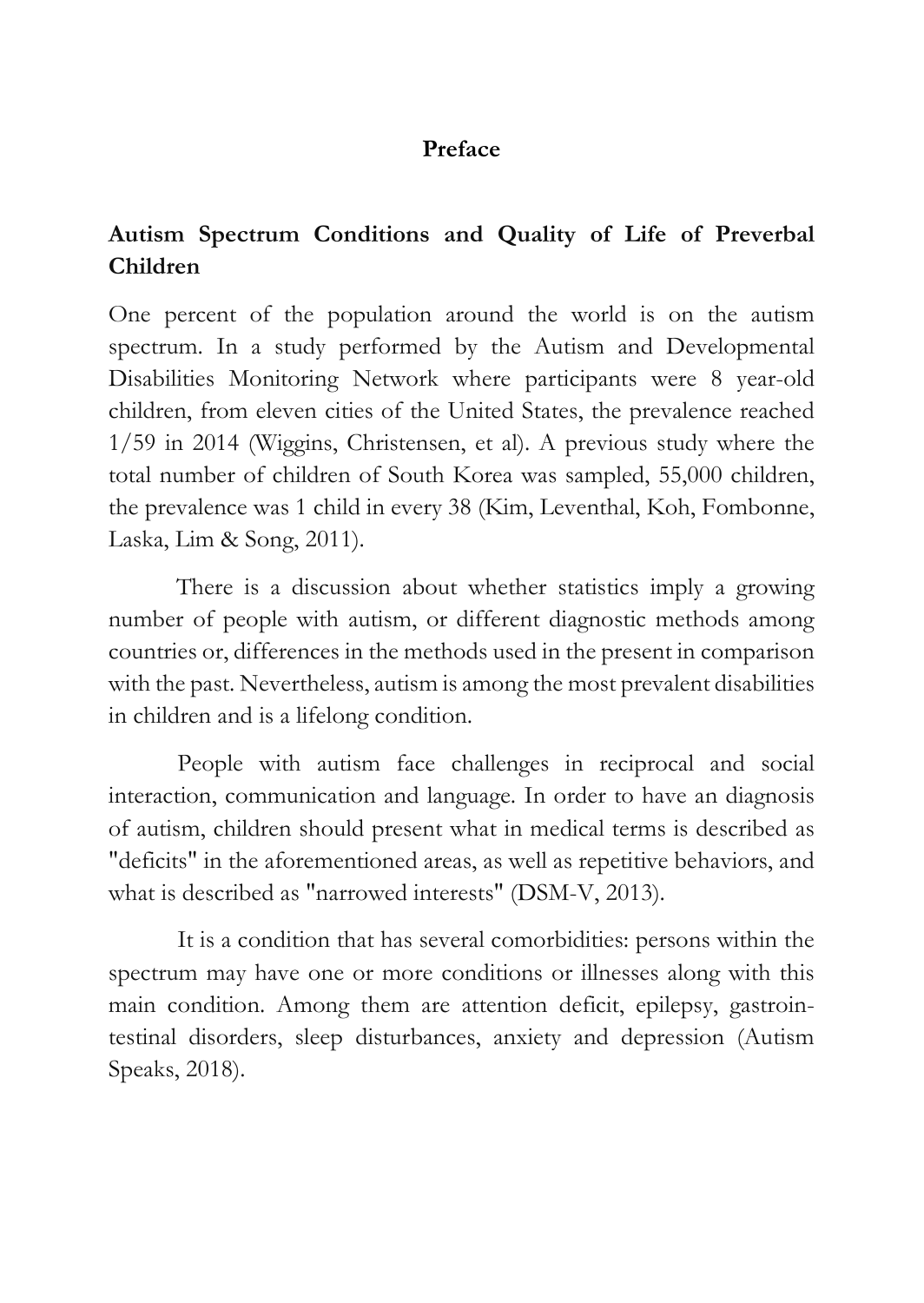While sensory disintegration is not considered as part of the diagnosis, according to Iarocci & McDonald, (2006) who reviewed at least another fifteen research papers:

The earliest, as well as the most current theories of autism, are based on the premise that persons with autism process sensory information in a way that is different from others" The authors add that autobiographical accounts of their subjective sensory experience "refer to difficulties in the reception (input) and processing (making sense) of sensory information. The personal accounts include examples from vision, sound, taste, smell, proprioception, and kinesthetic stimulation of sensory distortions, sensory tune-out, and overload, synesthesia difficulties processing information from more than one modality concurrently, and difficulties identifying the source modality of sensory input (no page).

Sensory disintegration and reactions and behaviors caused by it are some of the factors that most affect the quality of life of children and their families.

The reason to study autism is frequently cited as a public health issue born of what has been perceived as a growing prevalence. Economic issues are also mentioned. In a comparative study between the US and the United Kingdom, it was discovered that parents of children within the spectrum spent more money on health and special education than regular parents, and they lose productivity. Other costs include the attention that people with autism conditions (ASC) might need as adults, such as residential care or supportive living accommodation and their reduced possibilities to work as well as medical expenses that increase in adulthood (Buescher, Cidav, Knapp & Mandell, 2014). Those costs are not just for parents but for governments.

While these arguments are true, in this work, I would like to put aside economic and productivity arguments and shift the focus to the quality of life of children with autism and their families as the main reason to do research. I will especially focus on the people labeled, until now, as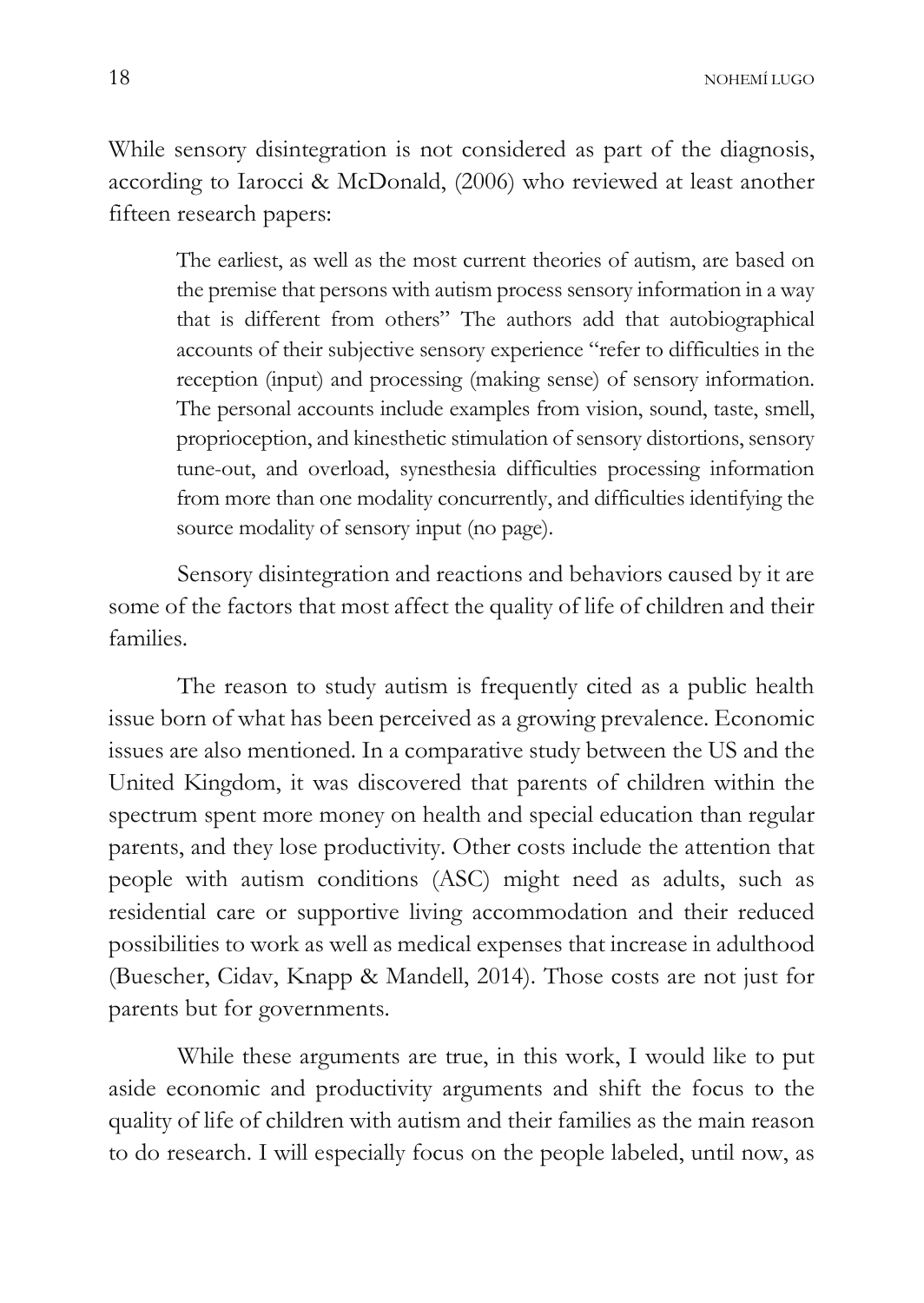"nonverbal". Some sources consider them to be between  $25\%$  and  $50\%$ of the autism population (Yee, 2012). In the US, Autism Speaks (2018) declares that they are about a third of the population within the spectrum.

Among the population of children with autism, "Nonverbal" children have the least possibilities to participate in any sphere in society and are the most vulnerable. "Nonverbal" is not only used as a descriptive adjective to indicate someone does not physically speak. It implies that

*"Nonverbal" children have the least possibilities to participate in any sphere in society* 

they are unable to express and communicate, frequently classifying them in a category that until 2013 was described as "low functioning" in the diagnosis groups by the MSD.

The field of alternative and augmentative communication has done valuable research for fostering communication through digital or not digital communicators for "nonverbal children", but in general, families face great challenges for their communication and learning. The process and cost of alternative communication is not always affordable and the effort and competencies required for parents are additional barriers.

As the mother of a child with autism, and an autism researcher, I have listened to many stories related to the role of parents and learning. For instance, three years ago, a single mother of a 5 years-old preverbal child narrated that sometimes she did not have money for gasoline or lunch and would not send her child to the special education school he attended. She was partially maintained by her brother and had to work just to have enough money to send her child to school or take care of him during his after-school hours. She did not know about the existence of alternative communication. At that moment she was busy trying to find out how to make her child stop using diapers and allow his hair to be cut. Finally, the child left the school and stayed at home. She told me she wished to know how to help him to learn because she also lacked knowledge and resources to teach him at home.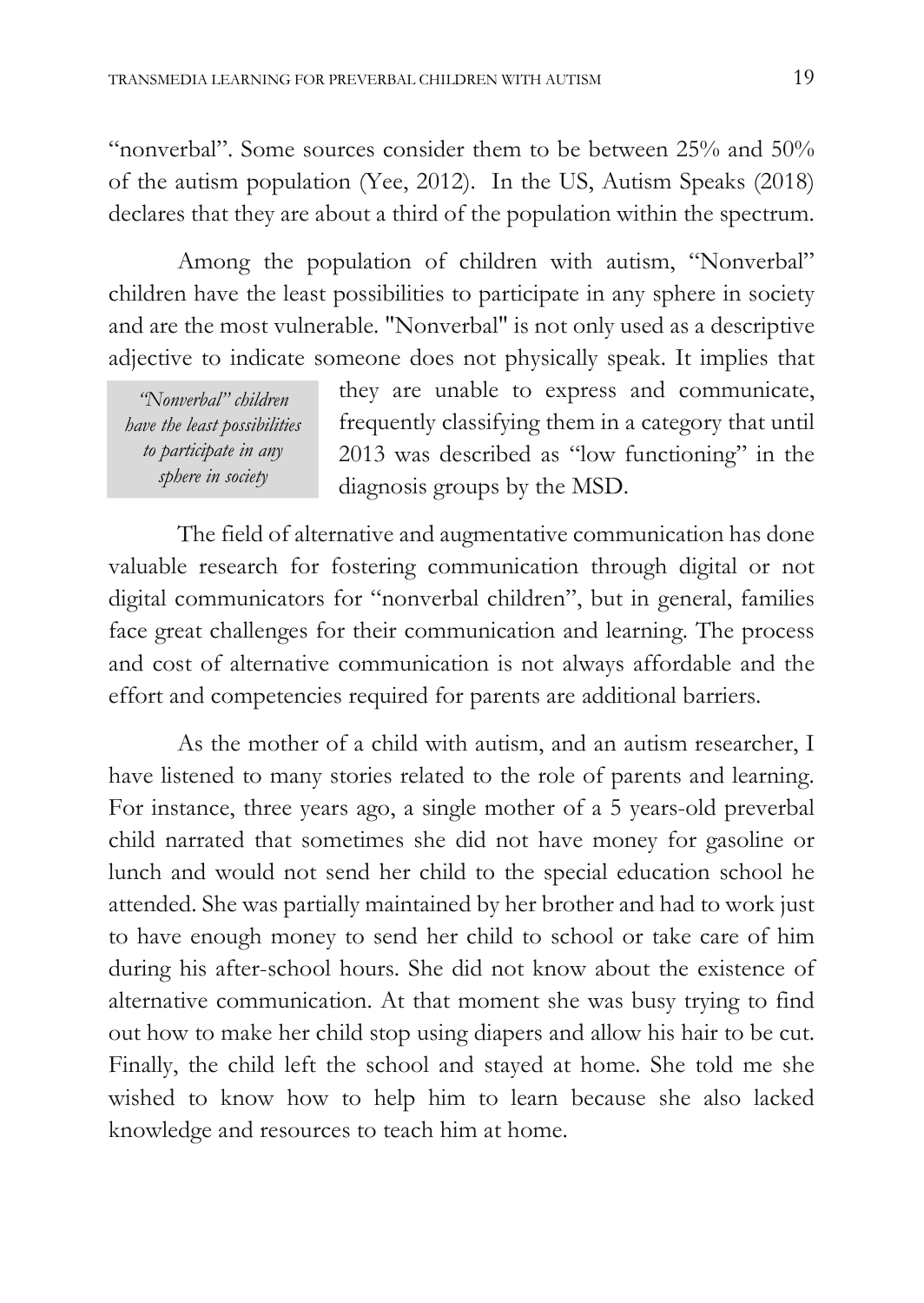This story seems dramatic, but many countries face challenges implementing inclusive education and special education, and their social services are not enough. This happened in Mexico, but to different degrees, even in countries that are considered to have an advanced inclusive education policy in Iberoamerica such as Spain, parents face many challenges, which they publish in newspapers and activism blogs.

School inclusion for children within the spectrum frequently does not happen. Even when it does, it is less likely to be a meaningful learning experience when children do not speak, show severe sensory responses to the environment or engage in disruptive behavior. What is typically done is integration: the child is at school. This, however, is not an authentic inclusion. The participation of children is very limited, as is their learning experience. In addition, children with disabilities are more likely to suffer bullying. In a country like mine, and maybe in others, special education faces different challenges such as the number of children in attendance, the number of teachers, lack of training and interpersonal skills of professionals, assigned resources, and so on.

#### **Lack of Research Focused on Promoting Learning of Preverbal Children with Autism in Different Settings and with New Strategies**

According to a report by the Office of Autism Research Coordination of the US, in 2015, which is the most recent report, just this country spent 342 million dollars in autism research. This money is mostly dedicated to the medical field, especially to research autism biology, 34%, etiology, and risk factors 32%. Treatments and intervention receive just 20% of the total funding. That funding covers interventions including pharmacological, behavioral, educational, occupational, technology-based, and alternative/

*Treatments and intervention receive just 20% of the total funding*  complementary/ integrative medicine approaches. Out of the 20% total budget for treatments and intervention research, only 16% was dedicated to

educational project research and 5% to occupational, physical and sensory-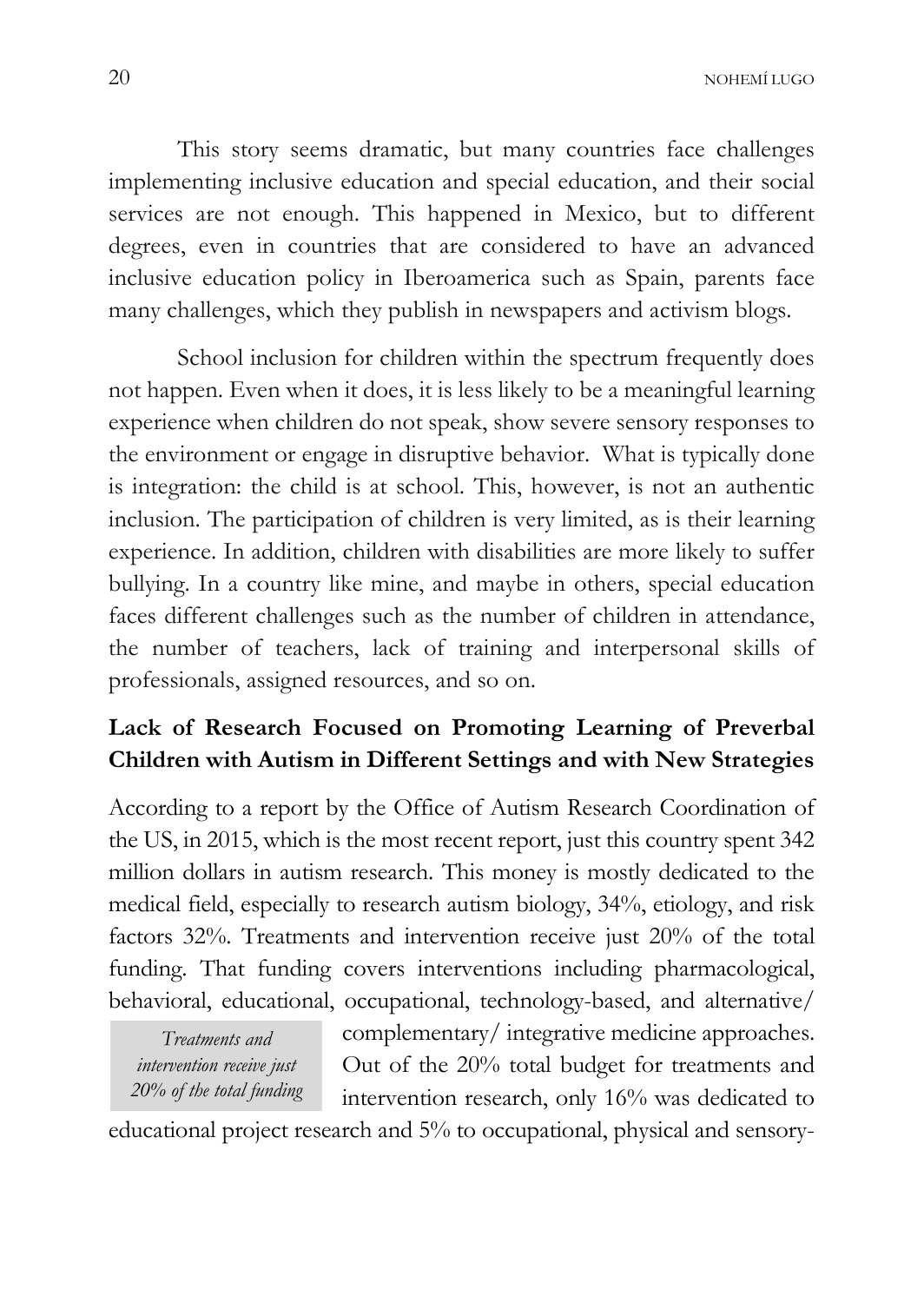based therapies research. Siegel (2018) argues that "present spending in autism research has almost no practical value".

While most of the budget in non-medical research was dedicated to "development of model systems targeting areas for new interventions' ' (25%) these are therapeutic projects. There are several problems derived from this. First, Therapy is not the same as learning. The objectives of therapy may differ and be focused on remediating a specific challenge. Assumptions about autism and child expectation may influence the design. Second, therapies that can be conducted only by a specialist and in a therapist office, may not be a viable option for many parents. Third, the existence of research is not equal to the community receiving the input of research: "Efforts to apply research findings in public services and professional support have not always been forthcoming, raising serious questions about the utility of past and existing models of practice in autism research" (Fletcher-Watson et al, 2019). Fourth, the perspective of research can be problematic too and may not reflect the needs, vision, and experience of the autism community. There is a lack of participatory methods that include the perspective of the community (Fletcher-Watson et al, 2019) and there is a need for more phenomenological approaches in researching autism. (Pantazakos, 2019).

#### **Potential Solutions for Fostering the Learning of Preverbal Children: A Space for Digital Culture and Devices**

Not many researchers are currently looking at the practices of children within the spectrum that have access to technology. However, children within the spectrum are using their own, or their parents' digital devices in the same way children with typical development are: at home, in the car, planes, and restaurants either to watch their favorite cartoons, listen to music or be entertained. A few of them may use their device as a speech communicator device. Parents and caregivers may be concerned about the time of consumption, or use them to have a little free time while they are entertained. Teachers might be worried about use of time too, but both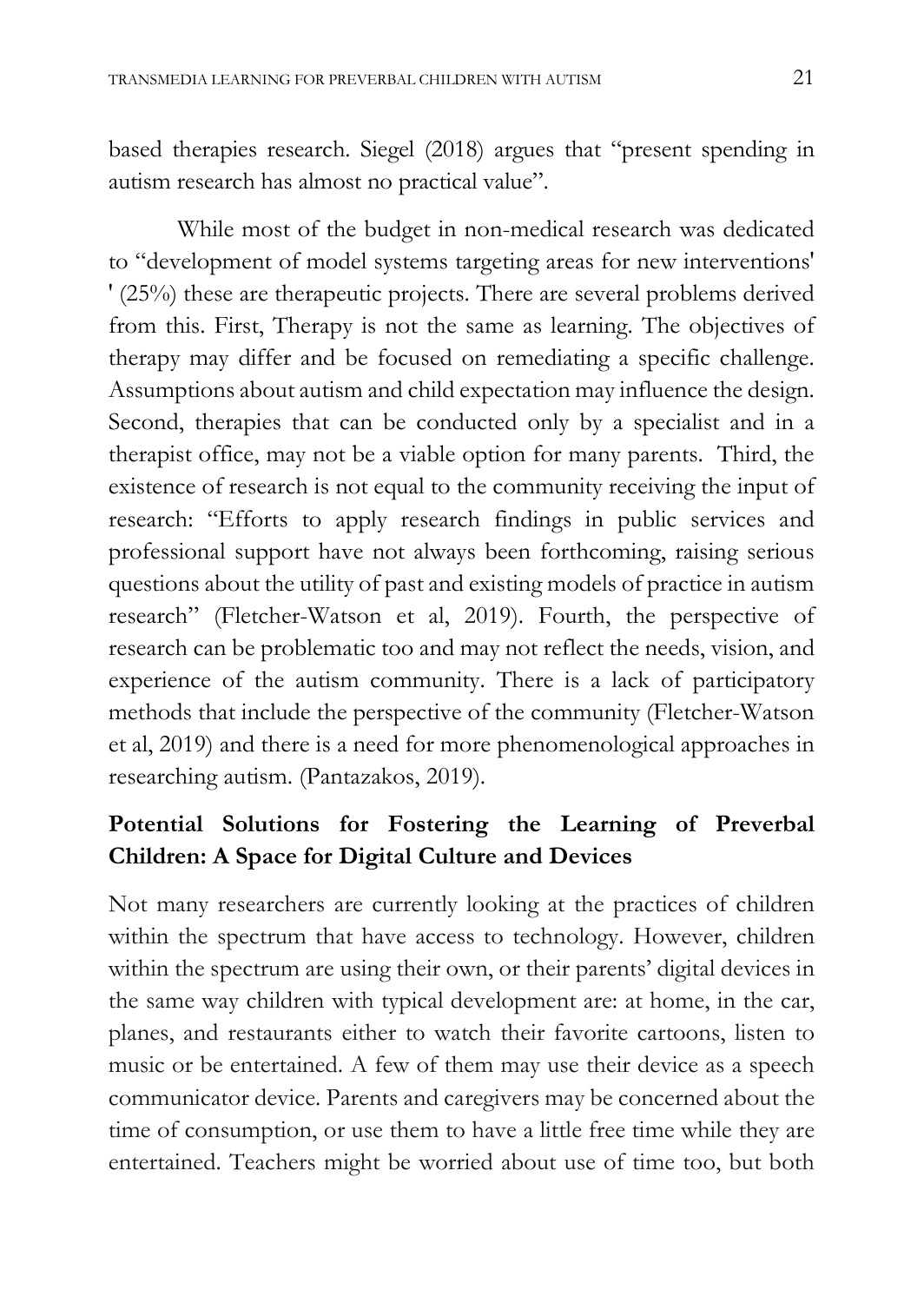may need to go further and consider what to do with this time and how to take advantage of these devices to foster involvement, interaction, and learning.

Access to digital technologies and Internet stills varies not just

*Mobile devices allow interaction and production without speaking* 

among countries but within the areas of each country, the cost of mobile devices is cheaper than many other technologies and they can work

without Internet access, are portable, resistant, have the capacity to host or stream videos, music, podcasts, and children's digital books, apps, communicator speech applications, edutainment and learning applications, and images. All of them can be connected to children's tastes, preferences (and learning needs). Mobile devices allow interaction and production without speaking. If used in libraries or community centers they can be shared.

In addition to children's use, parents are chatting about treatments, practices, nutrition, personal challenges and more, in digital affinity spaces such as private parents groups in Facebook or WhatsApp, open pages, blogs, and so on. Parents upload their experiences on YouTube channels and Youtubers on the spectrum explain their life experience. All this, which may promote collective intelligence in the community and is a great source of information for researchers, is unfortunately mixed with fake cures and fake news. Discussions about different beliefs concerning how to deal with disabilities and treatments are common, and may even feature aggressive comments because of these ideological differences (Antunes & Dhoest, 2018).

*The practices of children within the spectrum around digital devices should be formally investigated* 

Even so, platforms and social media offer a window to families' experiences and discoveries. The practices of children within the spectrum around digital devices should be formally investigated and the parents' experiences too.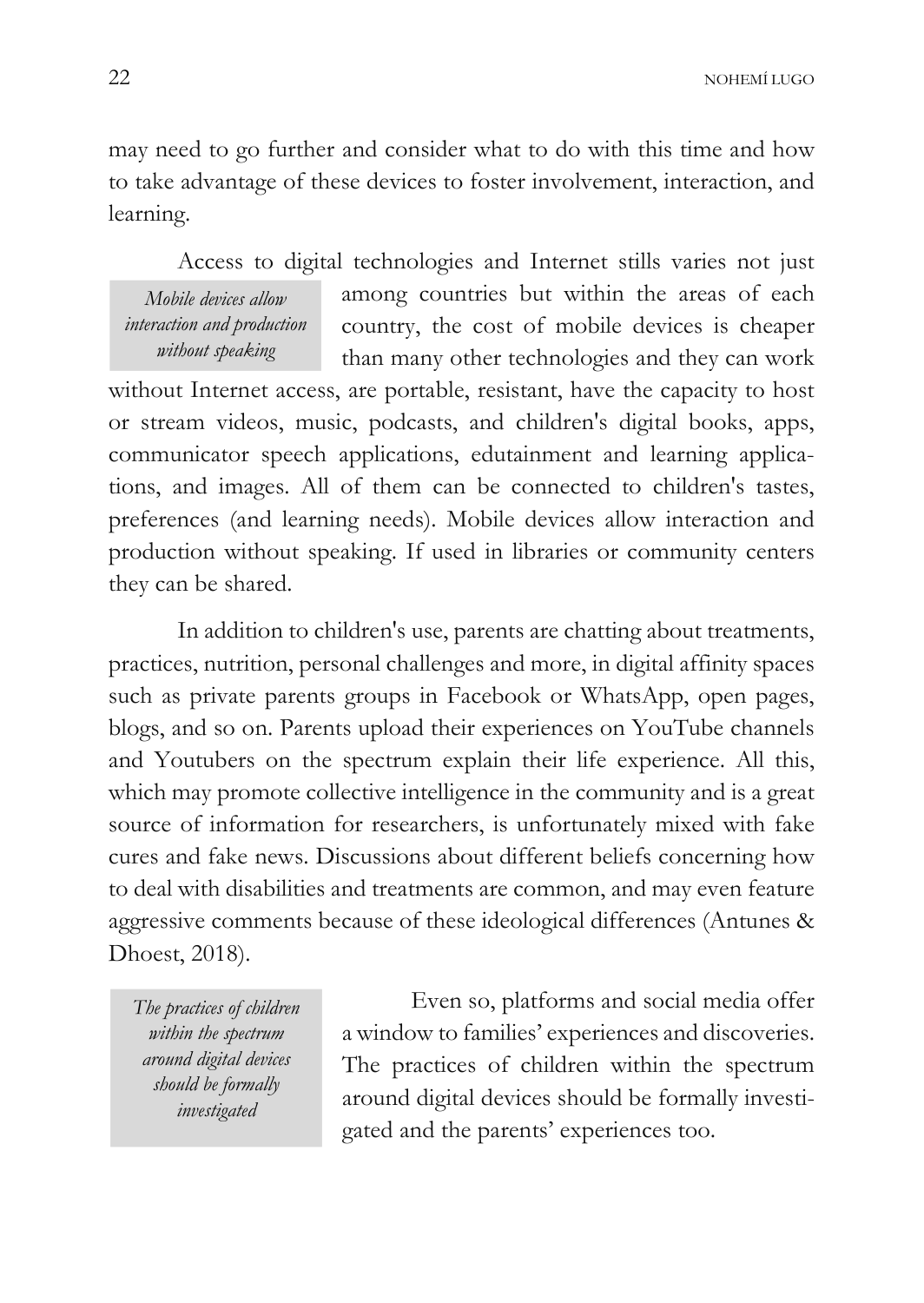In a closed group for parents on Facebook, many years ago, I saw a video of a "nonverbal" 12 years-old Mexican girl that started singing at the funeral of her grandfather. The girl sang the same song for three weeks. She did not speak, she just sang and cried. Later, she started to talk. She said "thank you", her first word. For a few weeks, her mother shared videos of how she started dancing and helping in the kitchen and saying phrases.

A few months ago, I saw a viral video and an account on Instagram. Jaime, a Spanish preverbal boy on the spectrum who started talking at 21.

Navigating, years ago, I also discovered the Alternative Teaching Center in California where children with "severe autism", sensory and behavioral challenges are taught their numbers, letters, and many other topics and skills. They do not speak but they do write and they can count on their tablet or throughout visual strategies. It was a project initiated by parents that were told that their son would never communicate and learn. Their son Ethan has never spoken but he has finished high school's average learning curriculum.

As a mother and researcher, the previous findings have made me question the idea that my son will not communicate, and has made me treat him under the assumption that he understands more than he demonstrates. I grasped that I had to teach him. As a media and education researcher, and an avid user of a tablet, I started to practice without having formal research intentions at first. I started to upload private videos of these practices to YouTube, leaving some of them open, whenever my child's privacy was not compromised. I started to share my observations in a Facebook private family group. As a previous second language teacher, I discovered that many strategies to learn a second language were useful for my son. Our story is not a miracle. While he is 10 years old, he does not speak (yet) but his receptive language is advanced and this has a very positive effect on his quality of life and meaning of life.

This is one of the reasons to use the term "preverbal" instead of "nonverbal" in this work. Some children will speak later in their life, others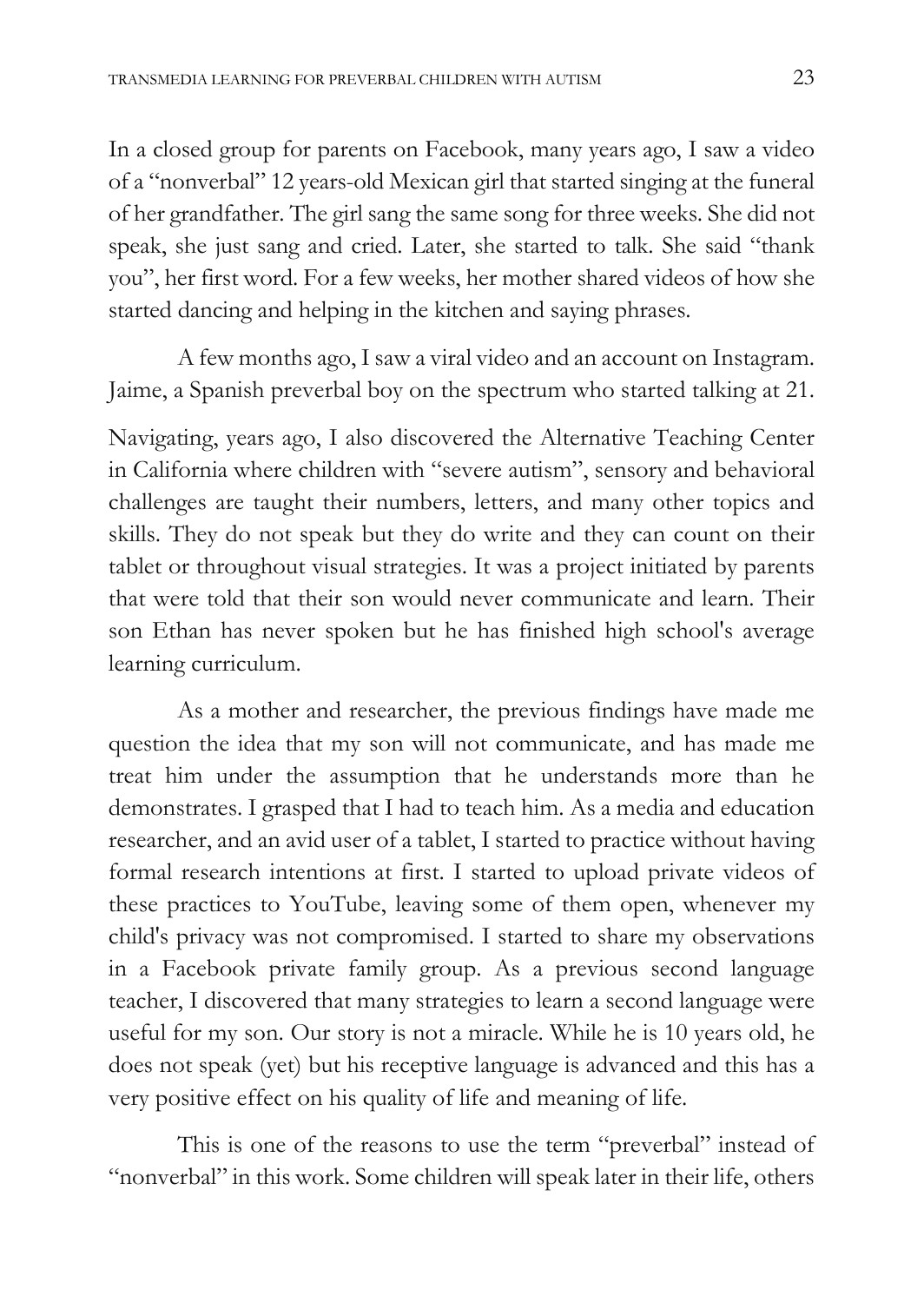will never speak using oral language but hopefully will be able to communicate in different ways if stimulated. I took the idea of using "preverbal" instead of nonverbal when I listened to Daniel Comín mentioned it in a course (2015). He is the father of a child within the spectrum and also an activist and coordinated one of the most important projects in the Iberoamerican region: the *Autismo Diario* foundation and specialized blog.

Calling them preverbal, has another meaning in this work: implying that their communication skills are in process and evolving. For me as an author and mother, it is essential to avoid adjectives that deny their possibilities and potential to communicate and their actual strategies to communicate, either by yelling, singing, doing echolalia, showing, taking people where they want to go, taking objects, looking at something, crying to show frustration or selecting an icon on a tablet. While some of this is said not to be intentional communication, we should not forget that communication is a bidirectional process and we always make efforts to understand others when they speak a different language. We achieve more if we make an effort to understand and assign meaning even if we make a mistake. We should not forget that language is not just productive but receptive, and that verbal language is not the only way to communicate.

#### **Purpose and Theoretical Frames**

Theoretically, the book is based on the intersection of the cultural communication studies field: representation studies, new literacies. fan studies and, transmedia studies; the humanities: disability studies, neurodiversity, the ethics of care and, the educational technology field. The Transmedia Learning Design proposed in this work has four main foundations:

• The ethical and humanistic perspectives that validate people with autism, a fair representation that avoids stereotypes and stigmas. This contributes to recognizing the ability in people with disability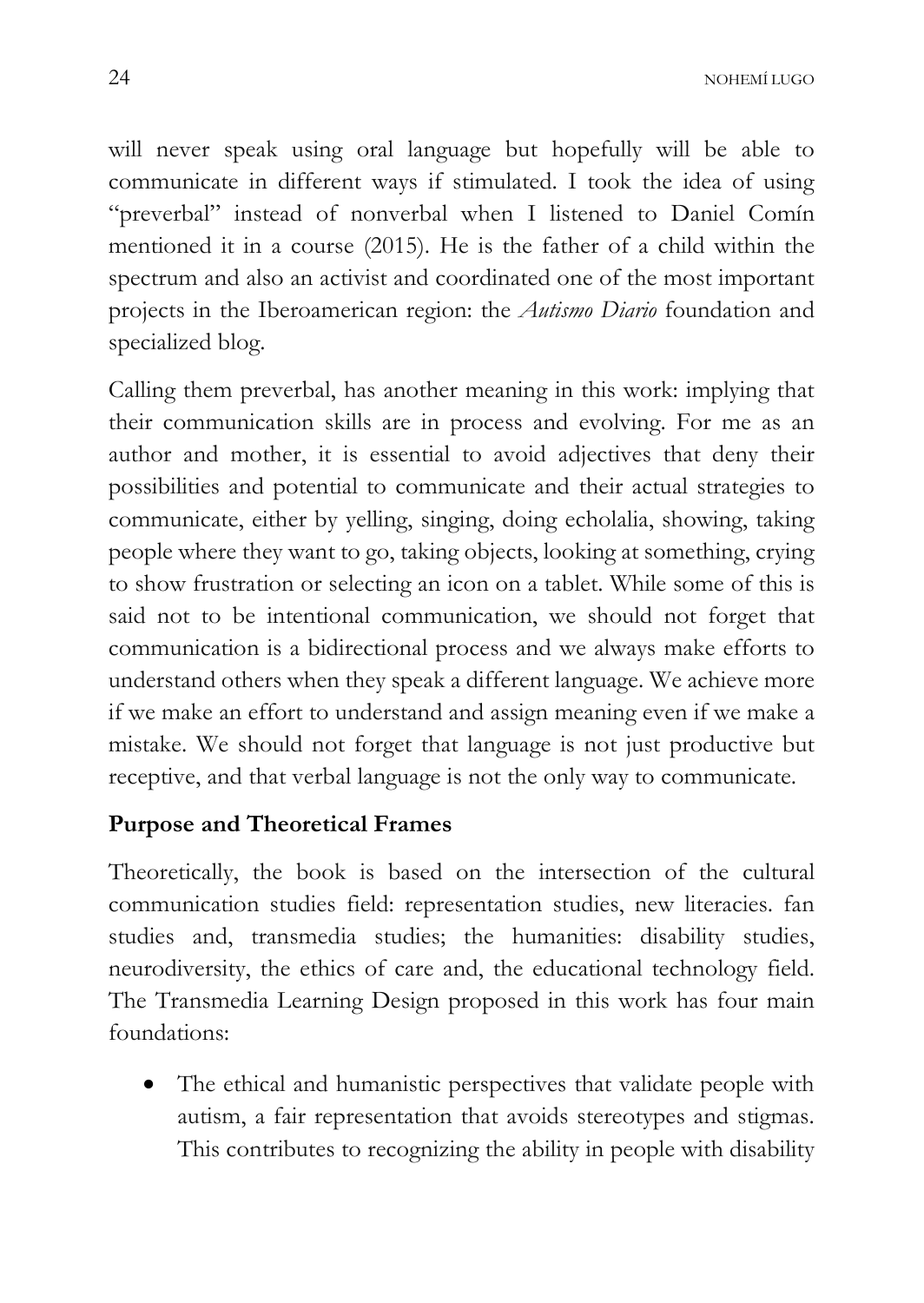and to make sure that any strategy designed for them is based on a recognition of their needs, rights, interests, and potential.

- The learning possibilities allowed by mobile devices. Especially the multimodal reception and multimodal production capabilities of mobile devices and the selective interactivity features (Ryan, 2015) which provides opportunities to interact, learn or show learning without using oral or written language as a predominant or exclusive medium to communicate and learn. This may foster communication and learning anywhere because of ubiquity. This can be an essential game-changer for children who do not speak. While this has been explored by studies of alternative and augmentative communication, there might be additional contexts and strategies in which mobile devices can be useful for learning.
- The use of technology as a cultural activity. Awareness about the fact that users appropriate devices and content as cultural objects within specific contexts. This context mediates use and meaning.
- The integration of popular media interests in the learning process of children with a disability. From the medical point of view, people with autism have "narrowed interests" which hinder their social interaction and learning. From a cultural point of view, children within the spectrum can be understood as fans. Recognizing their transmedia literacies (Scolari, 2018) might allow integrating their interest in learning as the connected learning frame proposed by Ito et al (2010, 2018), who has claimed is possible and necessary for children and young people in general.

#### **Organization of the Book**

Chapter 1. The Representation of Autism: its implications for the Learning of Children within the Spectrum

This chapter narrates how autism has been represented and how this may influence approaches to teaching children with ASC (autism spectrum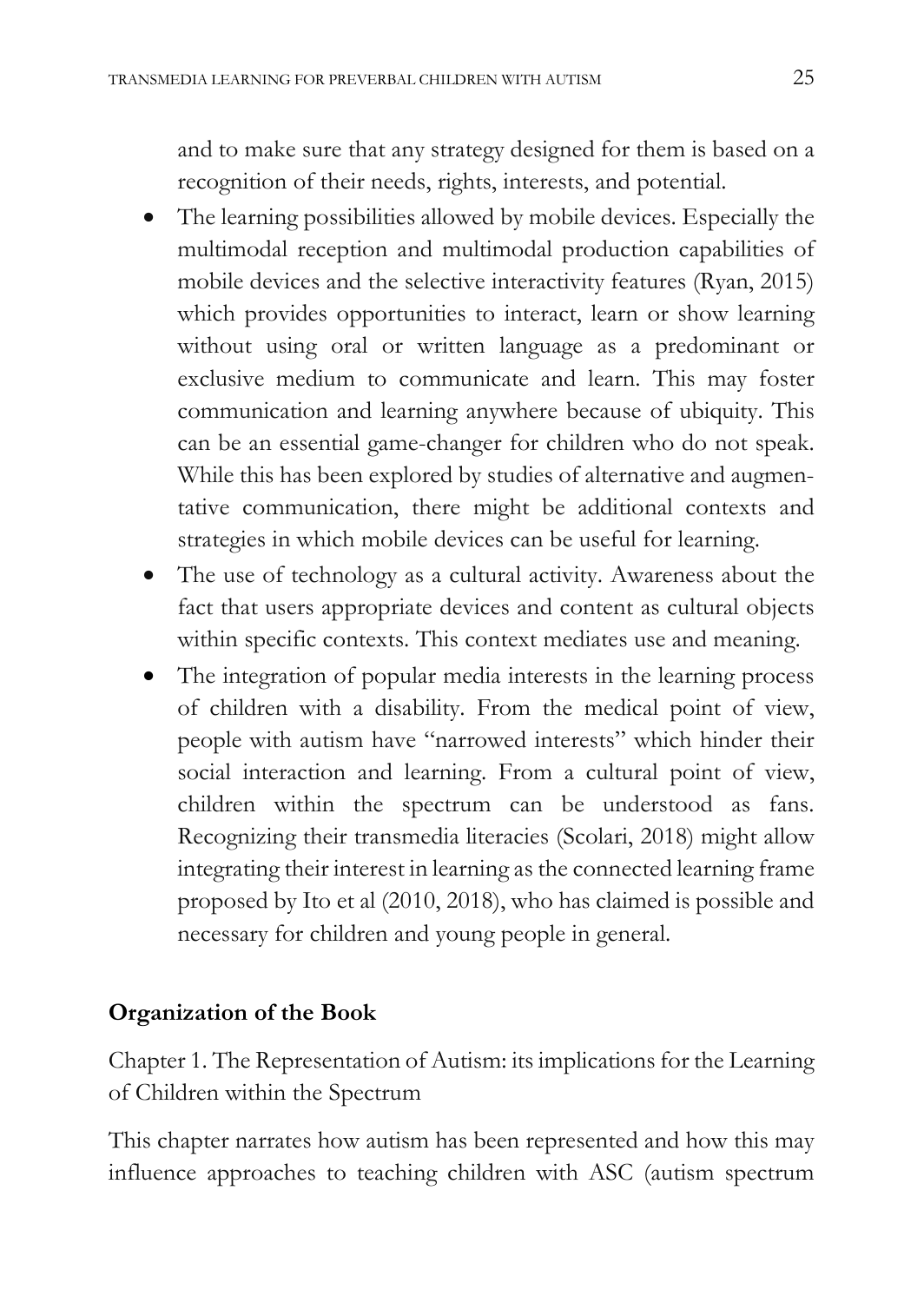condition) in general and preverbal children in particular. The first section presents a brief analysis of the representation of autism during the XX Century and its social construction. The second part focuses on discussing stigma imposed on children with ASC and how this affects learning expectations, especially for the ones who, for a long time were diagnosed as having "severe autism", or "low functioning autism", a label that disappeared for the diagnosis in 2013 but continues to shape common ideas about the potential of children.

Finally, the third part posits a humanistic perspective to autism, to guide educational efforts and design learning strategies nurtured by the best ideas offered by social models of disability, the sociology of technology (Winance, 2016), the ethics of care (Kittay, 2011) and the concept of neurodiversity.

Chapter 2. Preverbal Children with Autism as Users and Participants: Mobile Devices for Literacy and Learning

The chapter explores the role of mobile devices (MD) in the learning process of children with autism. There are two approximations in the relationship between media and learning: learning with media and learning about media (Buckingham, 2008). *Learning with media* refers to the use of media as a tool for learning. *Learning about media* refers to understanding them in a cultural context, as cultural artifacts or cultural devices inserted in a context, as well as thinking about the broader and more transferable abilities that users need to manage technologies like communication and media creation devices (literacy).

In the first section, the advantages and capabilities of MD to foster learning are explained. In the second section, there is a review of studies where MD has been used to promote the learning or literacy for children with disabilities in general and autism in particular. The chapter includes a case study of MD in the home. It makes use of auto-ethnography as a method to expose how I have used an iPad for five years with my son, who has an Autism Spectrum Condition and is preverbal. Admittedly, this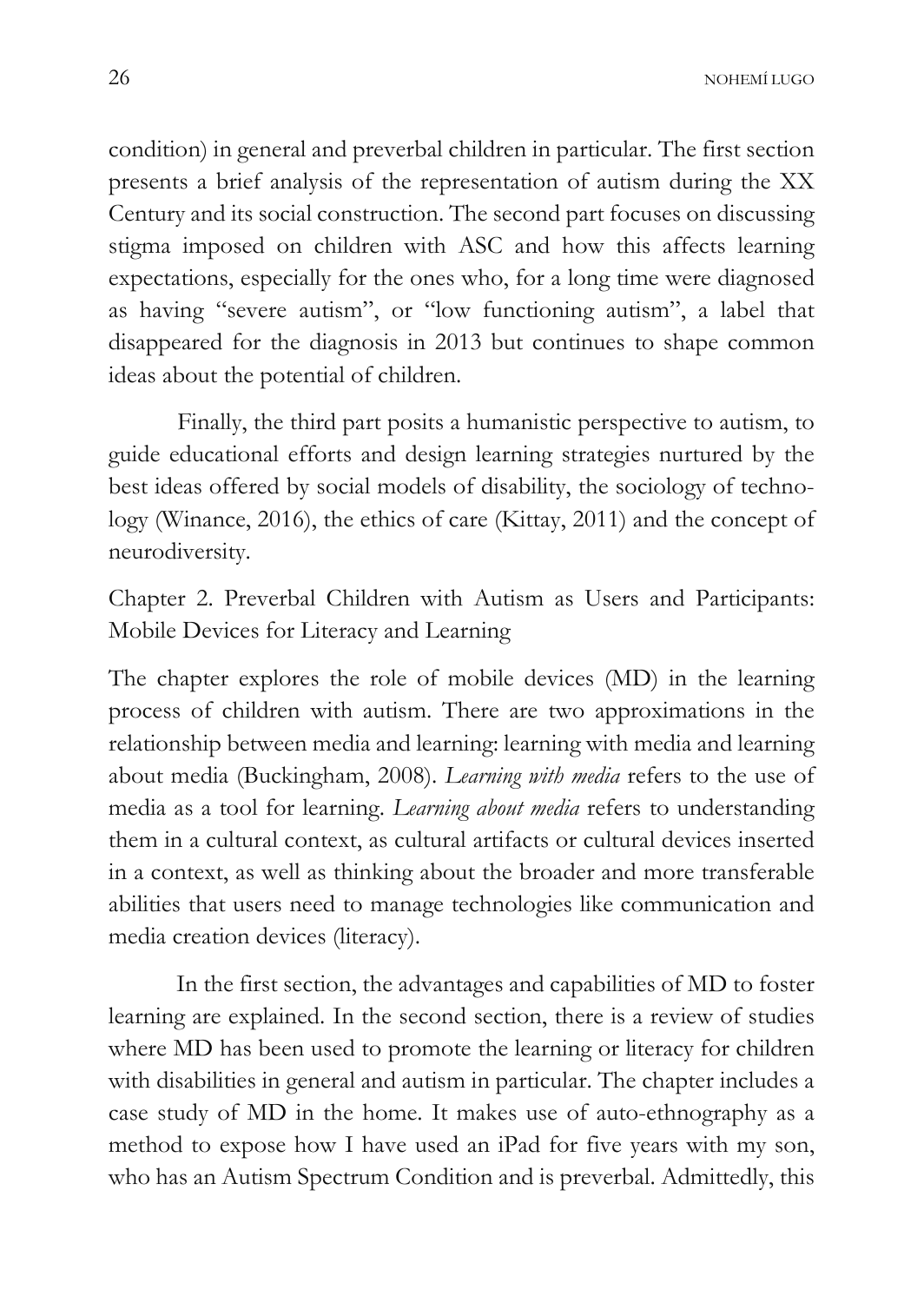experience is based on a single case, but it has the advantage of being long term and in a natural context, which is nonexistent in the literature.

The chapter proposes that children with autism, especially if they are preverbal, should receive literacy instruction. This implies establishing what children should learn about the implicated devices to ensure that devices foster agency. Finally, it offers recommendations to support learning practices based or facilitated in MD emphasizing ideas to promote active viewing, involvement, interaction and participation and collaboration without depending on oral language.

Chapter 3. Children with Autism as Fans. From their Deep Interest to connected Learning

This chapter focuses on studying the potential that fan-cultural practices of people with autism might have in their life, to posit strategies that connect fan practices to learning.

First, this discussion is based on a theoretical approach that explores the role that fan practices could have for children with autism. Since these practices have not been explored empirically in previous papers, this framework acts as a hypothesis based on fan studies theory and empirical papers; papers that relate to fan practices and their role in forming or belonging to communities, informal learning, and selfrepresentation on affinity spaces.

Second, the main focus of the chapter presents a case study that describes the fan cultural practices of Emi concerning the Disney franchise. *Emi* is a 14-year-old teenager with autism for whom Disney is a source of worlds to explore. The case study focuses on his daily practices as well as in the role of his mother with them. The study concludes that Emi has developed transmedia literacy competencies (Scolari et al, 2018) thanks to his interests in Disney. Although "narrow interests" might be a challenge for learning, they can also have a positive effect.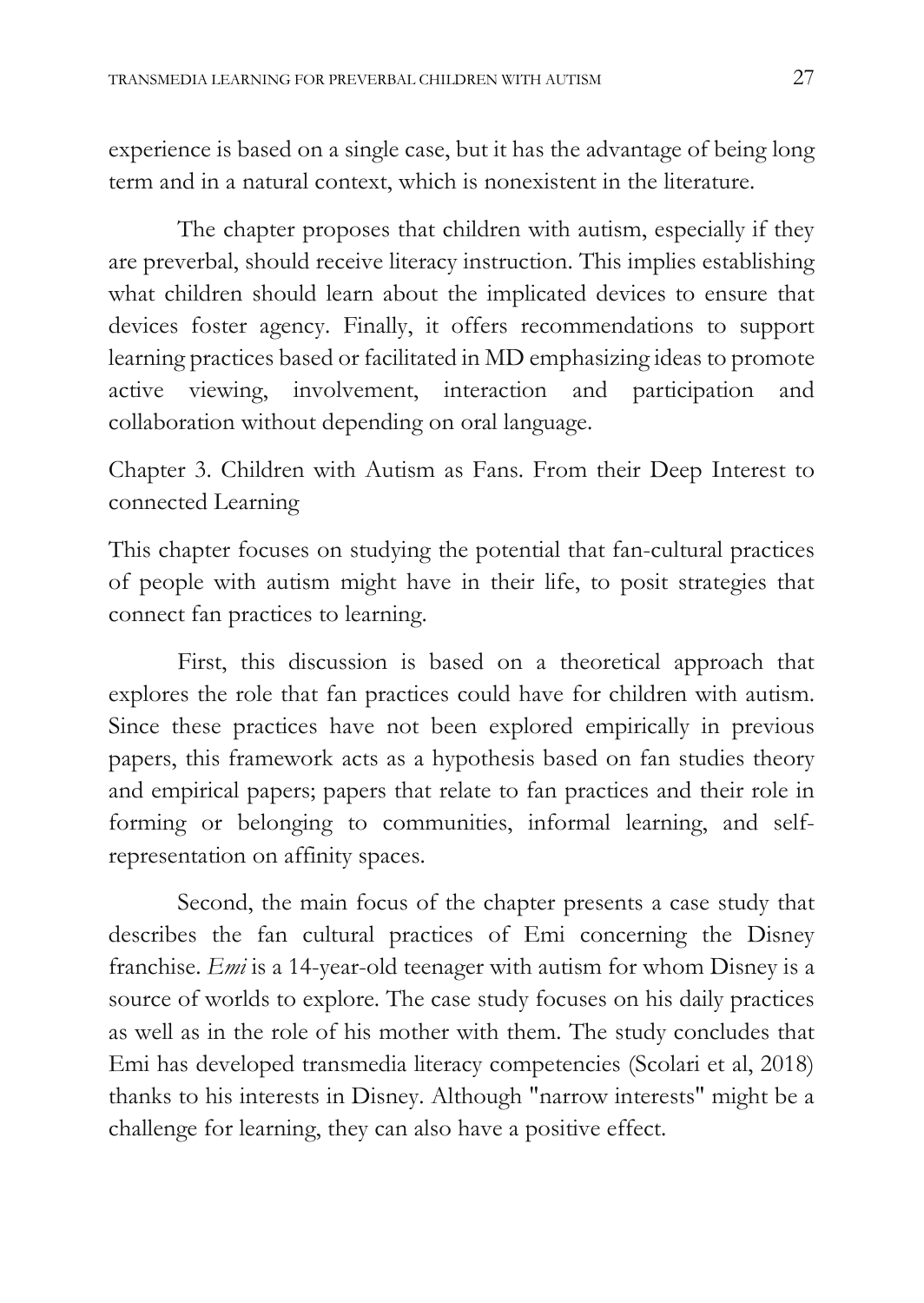Third, there is a proposal including general strategies on how parents, teachers, or caregivers could take advantage of "narrow interests", in this chapter presented as deep interests, which could foster learning through connecting interests to learning needs and objectives.

Chapter 4. Transmedia Learning for Preverbal Children with Autism. Foundations and Design

First, the chapter explores what learning paradigms might be useful to frame the learning process of children with autism in the XXI Century and consider what, how, and where they should learn. It proposes that interdisciplinary teams make a diagnosis of learning status and design learning objectives periodically. This might align strategies to the learning and therapy frames that parents, teachers, and therapists agree on for every child. However, I emphasize that frames that are externally based either in regular child development or just in training or promoting and /or reinforcing behaviors could be insufficient. I suggest that learning should be conceived as an experience, and I recommend taking advantage of frames and tools of experience design. For instance, using empathy maps to design learning experiences based on each child's needs. The proposal is based on concepts such as long-life learning, connected learning, ubiquitous learning, personalized learning, mobile learning, and microlearning. It recommends paying attention to sensory barriers and preferences.

Second, the chapter explains transmedia storytelling, transliteracy, transmedia literacy, and transmedia education background.

Third, the chapter presents the transmedia learning proposal which is based on varying the roles of children to promote involvement: spectators, readers, users, players, participants, collaborators, creators.

Finally, it postulates four strategies for transmedia learning design:

• Critical adoption of transmedia Storytelling productions to fit the learning objectives of the Child. That means selecting, adopting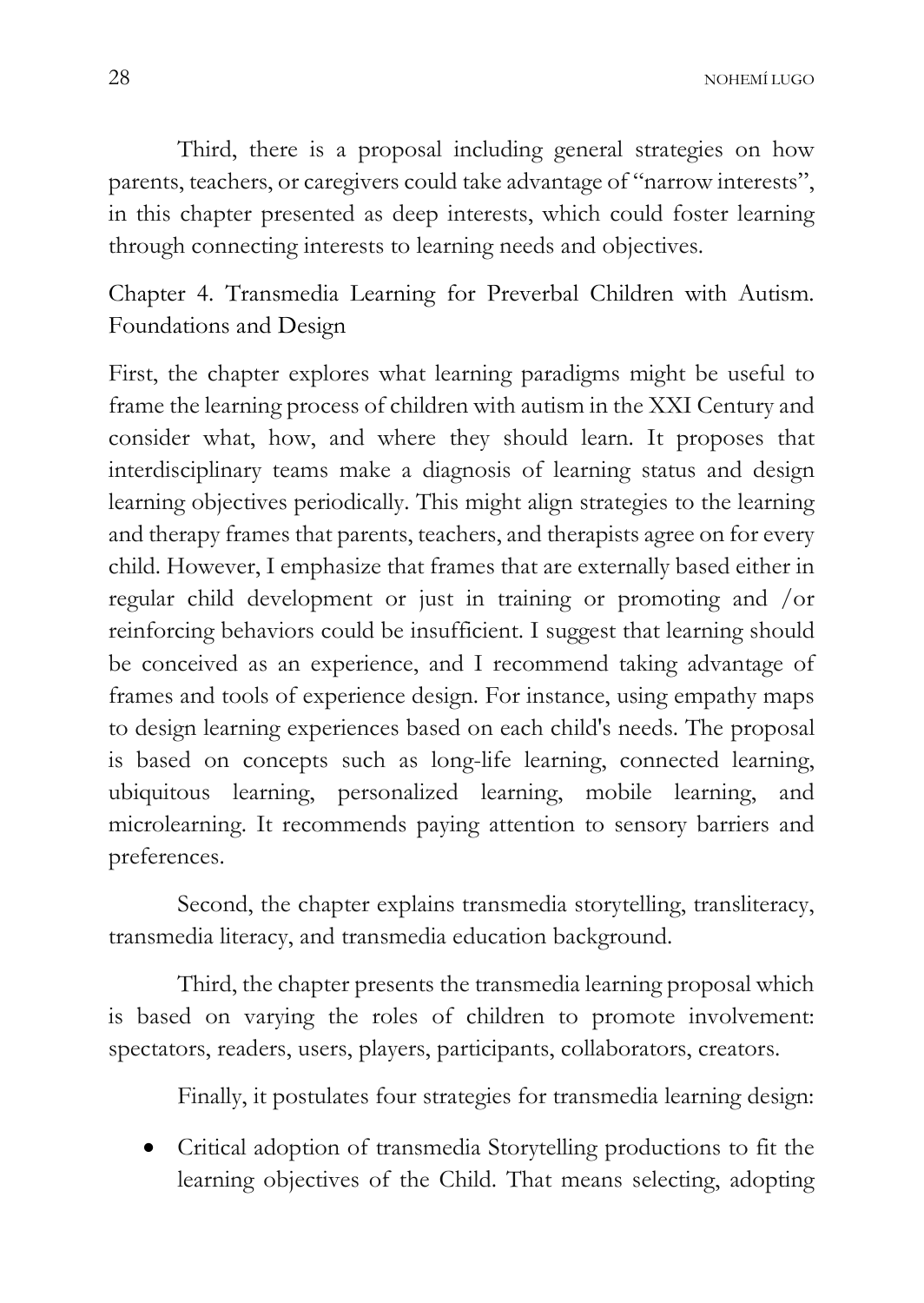and adapting critically (based on learning objectives) the materials sold by the franchise, remix and make materials for personal use. Examples of transmedia productions for children: Peppa Pig, Cleo & Cuquin, Gravity Falls, Mickey Mouse, Toy Story.

- Transmedia Learning Design based on a character and its connection to other characters, topics, toys, and real-life actors or experiences. For instance: Nemo as a character and its connection to fishes and other animals from the sea.
- Transmedia Learning Design based on Worlds and Fictional Spaces. For instance: The sea, the jungle.
- Transmedia Learning Design based on personal experiences: vacations, a visit to the zoo, going to the supermarket, and so on.
- Chapters are organized prioritizing: first, the perspective; second, exploring mobile devices as media, explaining the necessity from children with autism to learn about them and through them, and exploring mobile device use in context. Third, by focusing on media cultural practices. Fourth and last, based on previous frameworks, previous works, and two case studies included in this work, the author posits a transmedia learning design model.

While this structure is sequential, the reader could explore the transmedia model first, and then go back to deepen on the perspective and ethical bases, the technology and literacy foundations, or the cultural foundation of the model according to her interest.

### **Approach and Methods of the Work**

We need more participatory action research to make research in autism

*We need more participatory action research to make research in autism more meaningful and useful* 

more meaningful and useful for the autism community. Participatory research has been identified as highly meritorious, since the community it occurs in informs its very objectives, research methods, context and usefulness of

output, as asserted by Fletcher-Watson et al. (2019).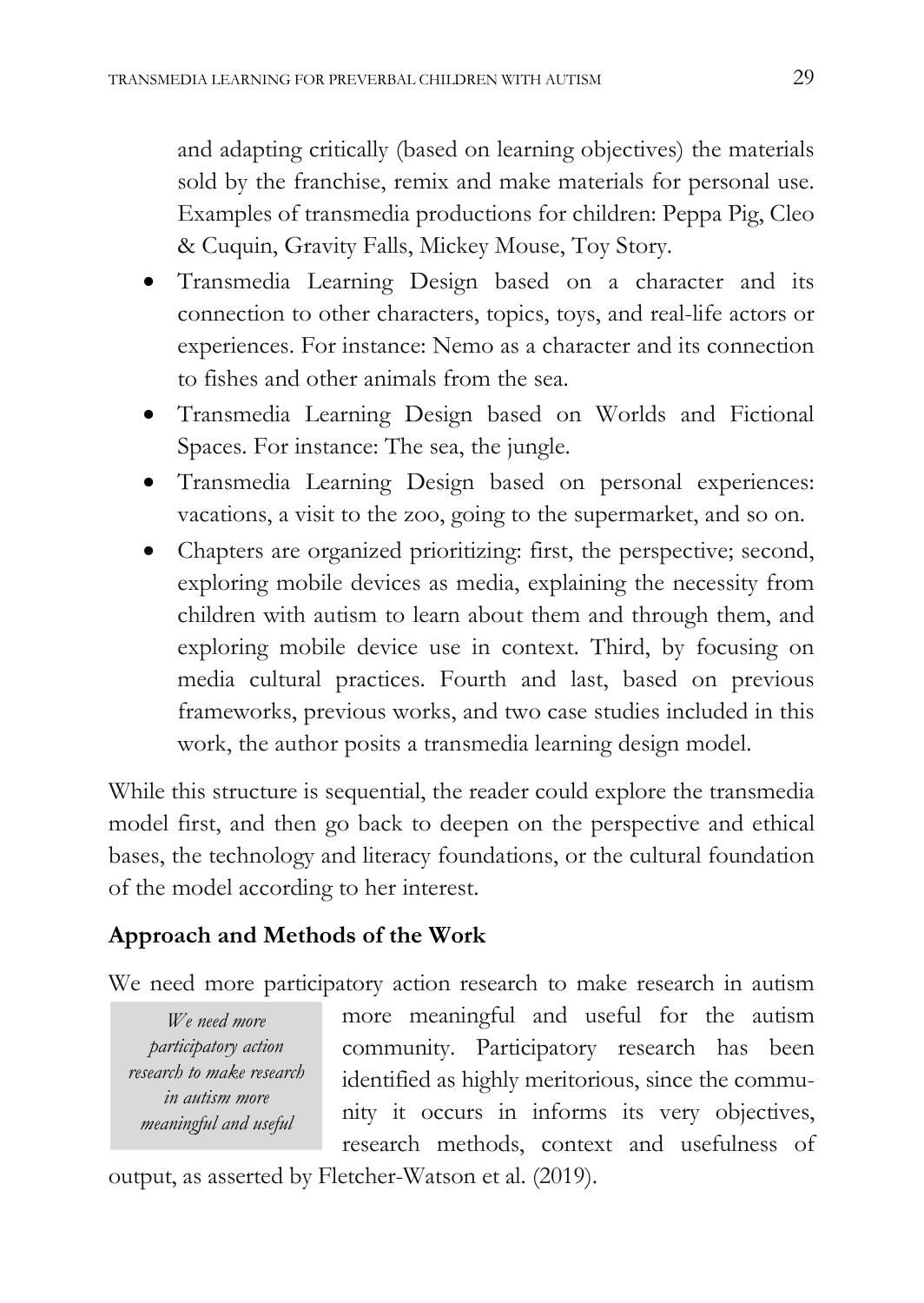These authors suggest leadership by autistic researchers, partnership with autistic people or allies as co-creators of knowledge, engagement with the community in general and consultation with relevant individuals or community organizations. Some of the tasks at hand include adapting the research environment, methodology and dissemination routes to permit the widest and most accessible engagement, and particularly engagement from specific groups (e.g. non-speaking autistic people).

This book endeavors to apply these principles by:

- The awareness of vocabulary use. Quirici (2015) explains how labels matter, especially in its relationship with expectations. In this work, I use "autism spectrum conditions" instead of "...disorders" to promote a view focused on diversity, not on impairments or deficits. I speak about "Preverbal Children" instead of "Nonverbal Children", recognizing medical contributions but avoiding seeing characteristics of autism only as impairments and deficits, and avoid a discourse that considers people with autism as "abnormal".
- The type of research questions and the tone used to posit them in every chapter.
- The focus on Preverbal Children. In the second case study, I point out the inclusiveness of Emi as an informant and identify his mother as the person who best knows his needs.
- The validation of autoethnography as a method in case studies, and the validation of an ethnographic perspective when it is useful. I am the mother of a 10 year-old preverbal child. As part of the autism community, somehow, I have been in an extended ethnography made of the experiences lived from the diagnosis of my son to the present (7 years). Since the diagnosis process, I have lived in Queretaro, Mexico, and Barcelona, Spain. I have faced diagnosis, treatment, and education challenges in both countries. I belonged to a parents association for two years in Barcelona. My son has attended one inclusive school in Barcelona, and two special education schools specialized in autism in Mexico. He was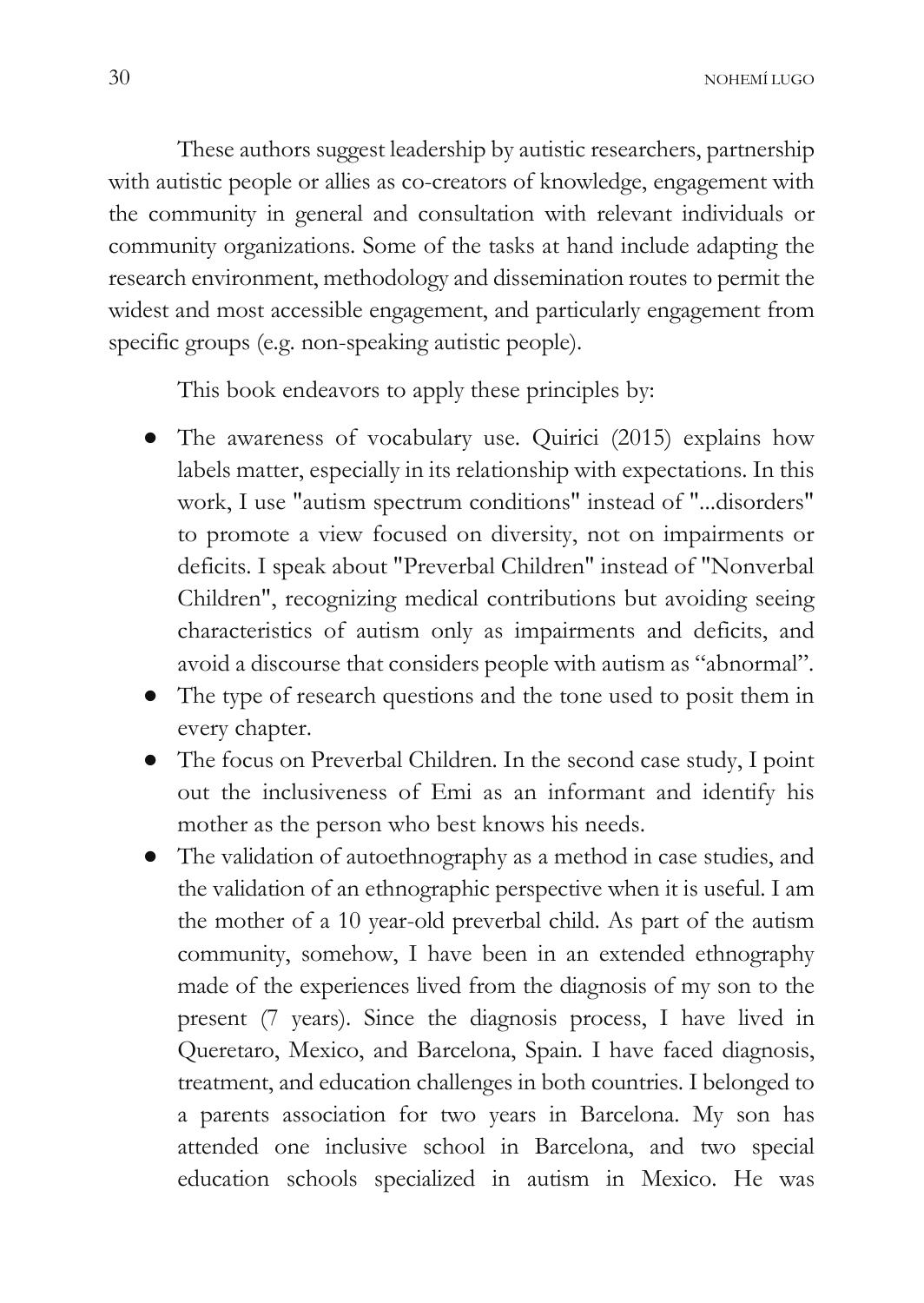homeschooled for a year. I have met parents with very different perspectives about autism, socioeconomic situations and needs, most of them, parents of preverbal children. As a researcher, I am conducting another research project where thirteen mothers of children within the spectrum participated in several focus groups telling their experiences and challenges raising their children. That research has informed the present work as well.

● The discussion of the model with different autism specialists, and family members.

#### **The Contributions and Limits of this Book**

I expect that one of the main contributions of this book is for readers to rethink the learning journey of children whose learning opportunities might currently be very limited. As any other child growing in the XXI Century, preverbal children with autism could learn throughout their whole life if they are immediately given the resources and strategies to take advantage of available technology.

This is not just a matter of educational technology. Currently, autism-related discourse surrounds giving therapy to remedy a deficit instead of building their life-long learning process. Without denying the importance of medical and psychological assistance, we are forgetting than preverbal children need not just therapy but learning.

They are not just autistic, they are children. They have learning styles, sensory needs and preferences, interests and strengths. Ubiquitous and informal learning can be their context, too. Innovations in learning strategies are for them, too.

*They have learning styles, sensory needs and preferences, interests and strengths*